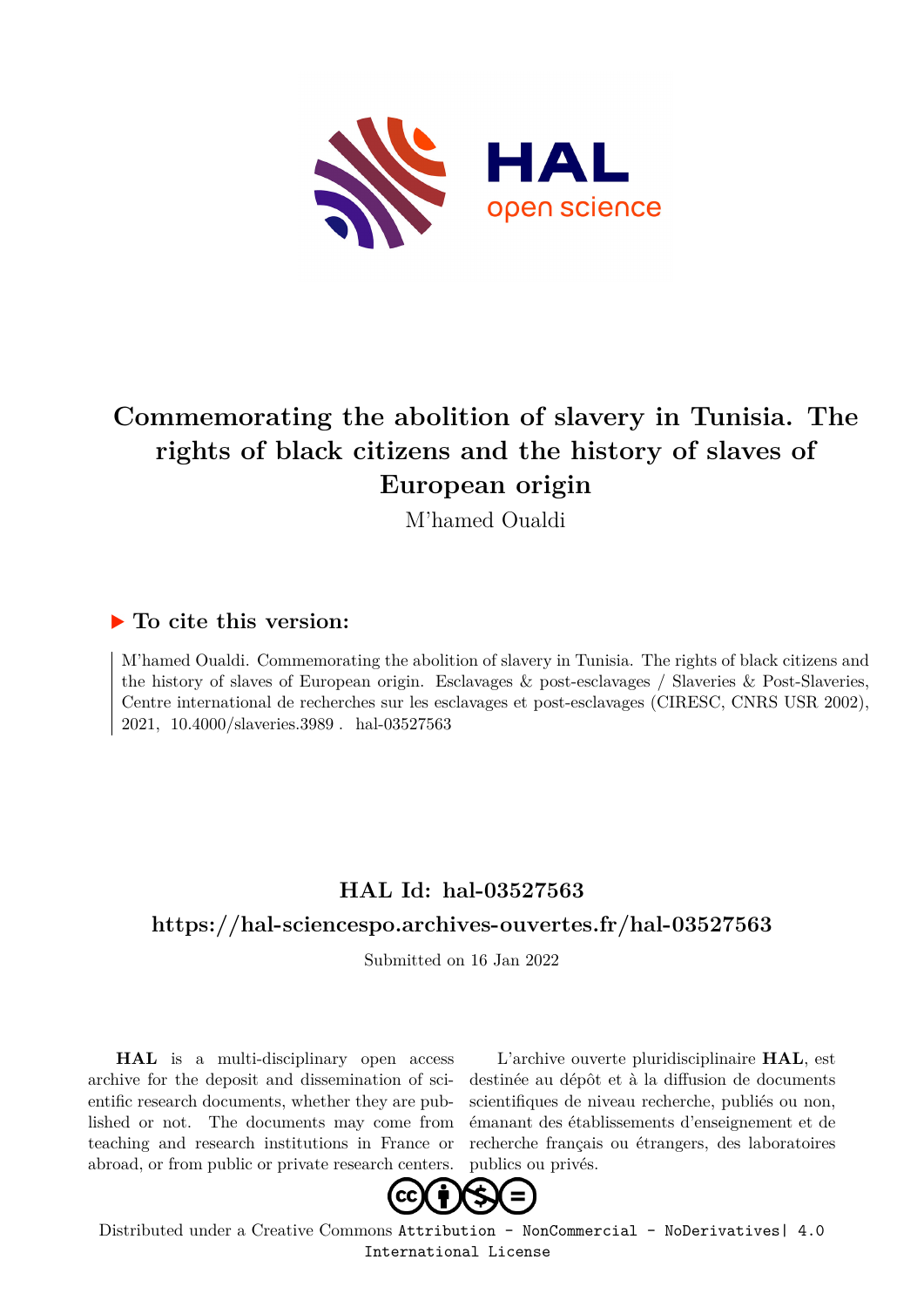

### **Esclavages & Post-esclavages**

Slaveries & Post-Slaveries

**4 | 2021** Lire et narrer le post-esclavage

### Commemorating the abolition of slavery in Tunisia. The rights of black citizens and the history of slaves of European origin

*Commémorer l'abolition de l'esclavage en Tunisie. Les droits des citoyens noirs et l'histoire des esclaves d'origines européennes Conmemorar la abolición de la esclavitud en Túnez. Derechos de los ciudadanos*

*negros e historia de los esclavos de origen europeo*

*Comemorar a abolição da escravidão na Tunísia. Os direitos dos cidadões negros e a história dos escravos de origem europeia*

### M'hamed Oualdi

Translator: Christina Kkona



#### Electronic version

URL:<https://journals.openedition.org/slaveries/3989> DOI: 10.4000/slaveries.3989 ISSN: 2540-6647

#### This article is a translation of:

Commémorer l'abolition de l'esclavage en Tunisie. Les droits des citoyens noirs et l'histoire des esclaves d'origines européennes - URL :<https://journals.openedition.org/slaveries/3907>[fr]

Publisher CIRESC

#### Electronic reference

M'hamed Oualdi, "Commemorating the abolition of slavery in Tunisia. The rights of black citizens and the history of slaves of European origin", *Esclavages & Post-esclavages* [Online], 4 | 2021, Online since 10 May 2021, connection on 10 May 2021. URL: http://journals.openedition.org/slaveries/3989 ; DOI: https://doi.org/10.4000/slaveries.3989

This text was automatically generated on 10 May 2021.



Les contenus de la revue *Esclavages & Post-esclavages / Slaveries & Post-Slaveries* sont mis à disposition selon les termes de la [licence Creative Commons Attribution - Pas d'Utilisation](http://creativecommons.org/licenses/by-nc-nd/4.0/) [Commerciale - Pas de Modi](http://creativecommons.org/licenses/by-nc-nd/4.0/)fication 4.0 International.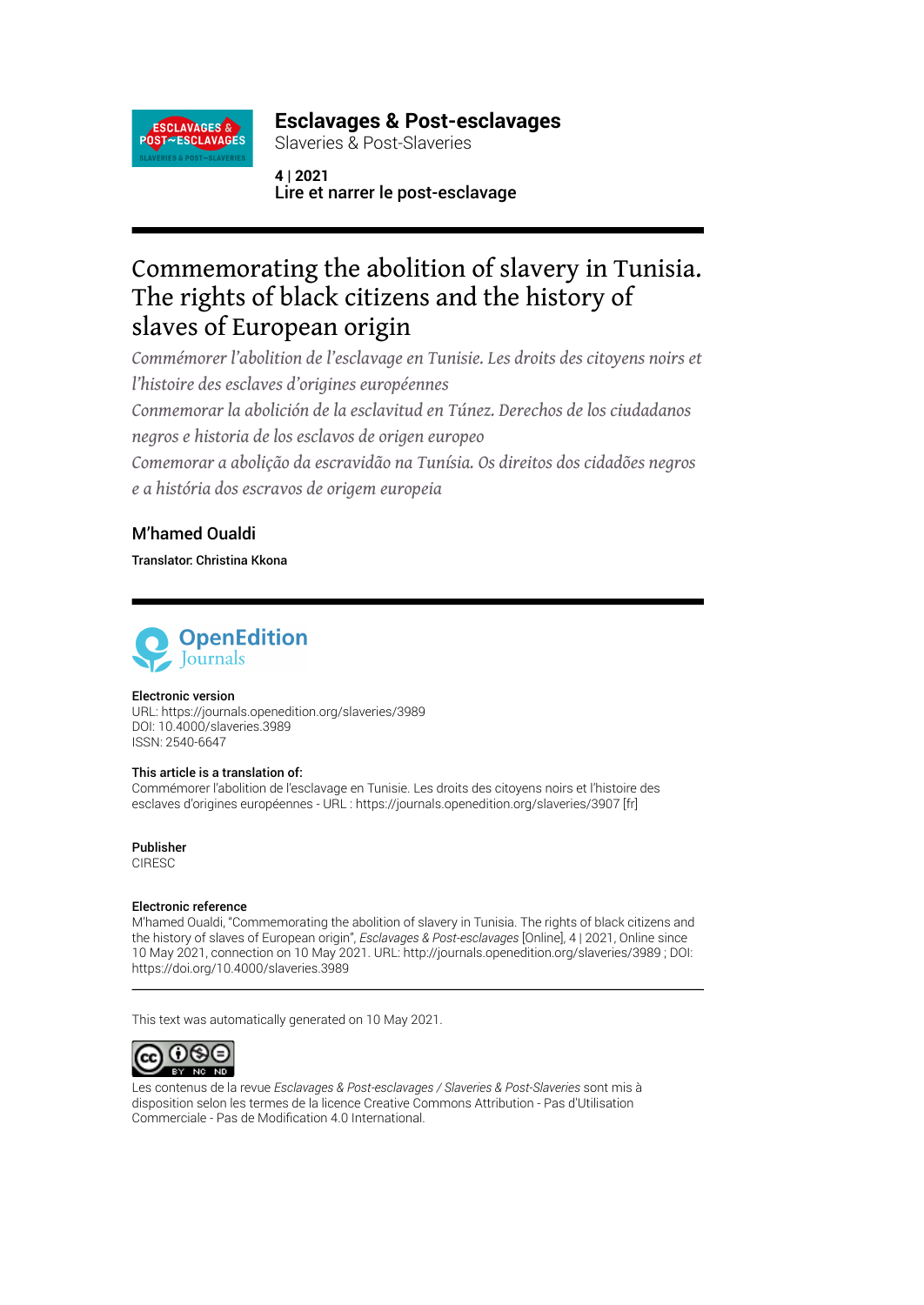# Commemorating the abolition of slavery in Tunisia. The rights of black citizens and the history of slaves of European origin

*Commémorer l'abolition de l'esclavage en Tunisie. Les droits des citoyens noirs et l'histoire des esclaves d'origines européennes Conmemorar la abolición de la esclavitud en Túnez. Derechos de los ciudadanos negros e historia de los esclavos de origen europeo Comemorar a abolição da escravidão na Tunísia. Os direitos dos cidadões negros e a história dos escravos de origem europeia*

### M'hamed Oualdi

Translation : Christina Kkona

*The research leading to these results has received funding from the European Research Council under the European Union's Horizon 2020 research and innovation programme (Grant Agreement No. 819353).*



*This paper was presented in an earlier version at Jocelyne Dakhlia's seminar 'Histoire et sciences sociales en révolution : un paradigme tunisien ?' on 28 May 2019. The author thanks the participants, and in particular Cécile Vidal, for their questions and comments. Translation Christina Kkona, copy-editing Caitlin Gordon-Walker.*

1 Seated in one of the palaces of the Tunisian Republic, they are conversing politely. Both are fair-skinned. On one side, the late Muhammad Béji Caid Essebsi in his octogenarian president's attire. To his right, Raoudha Labidi, president of the Tunisian Institute for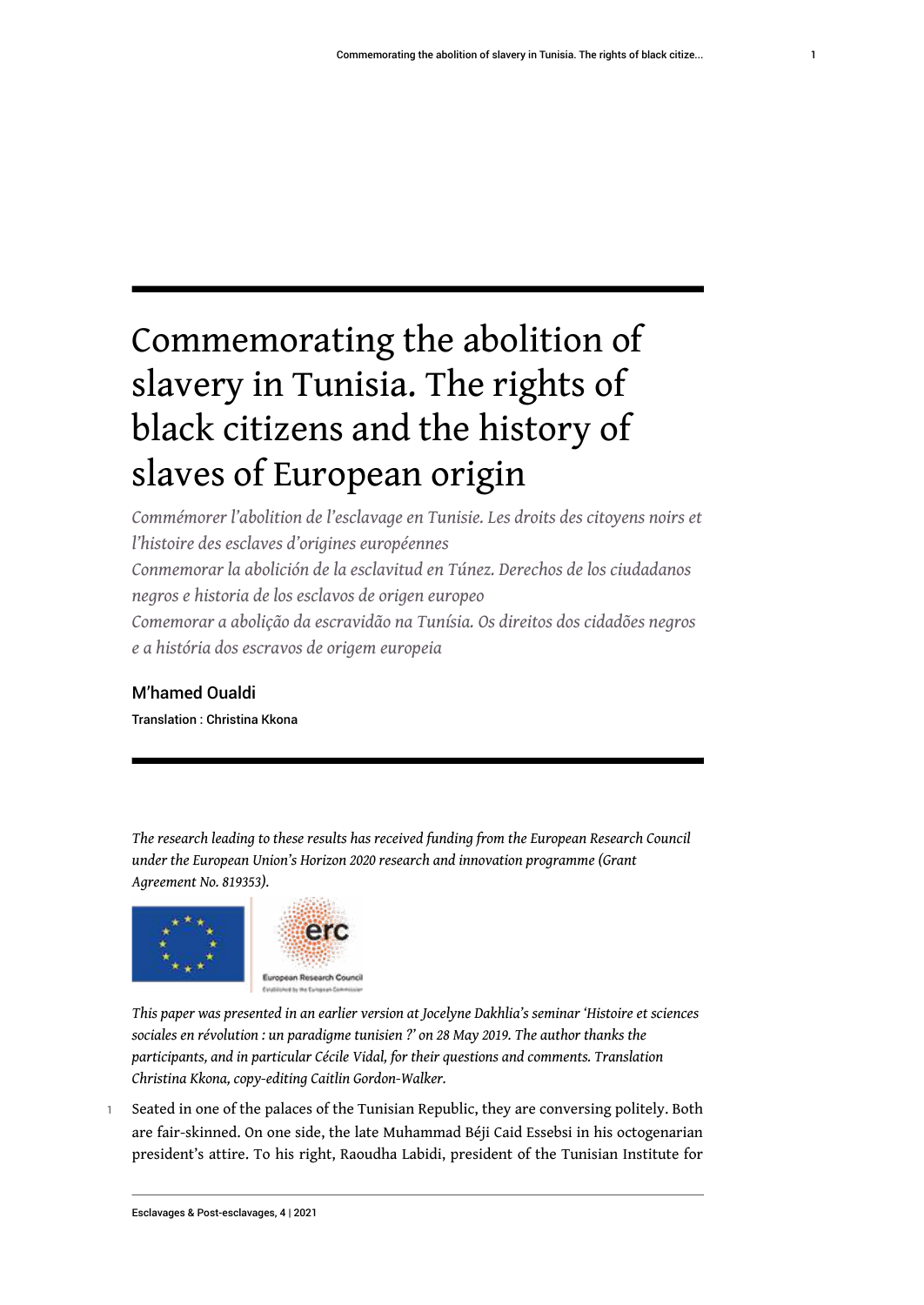the Fight against Human Trade. Their polite exchange in 2019 about the president's desire to commemorate the end of slavery in Tunisia is being filmed by the services of the presidency on a specific day: January 23, the anniversary of the abolition of slavery in post-revolutionary Tunisia. It was precisely on this date, in 1846, that the then ruler, the governor of Ottoman Tunisia, Ahmad Bey, signed a decree authorizing black slaves (*al-Sawdān*) to request manumission certificates in order to fight against the abuse of their masters (Largueche 1990: 64–66; Montana 2013: 97).

- 2 It is worth noting that, in the official video prior to the announcement of this annual commemoration, then-president Caid Essebsi had not met with any of the black Tunisian citizens, such as Saadia Mosbah, who had been campaigning for inscribing abolition in Tunisian public memory and who had already facilitated the organization of ceremonies to commemorate this historical event.
- <span id="page-3-0"></span>3 Moreover, and by a certain irony of history, the family trajectory of the late-president Caid Essebsi is possibly linked to the history of slavery in Tunisia, specifically the enslavement of Europeans. His surname 'Caïd Essebsi' refers in Arabic to a specific service, that of the 'pipe keeper' (*al-sabsī*) or master of the ceremony of tobacco smoking. An ancestor of the former Tunisian president, a slave of Sardinian origin who converted to Islam, Ismā'īl Qā'id al-Sabsī, would have occupied this domestic function in the 19th century, in the service of the dynasty of beys or governors of the Ottoman province of Tunis.<sup>[1](#page-15-0)</sup> Despite these personal histories, the new policy developed to commemorate the end of slavery in Tunisia has centred around the formal abolition of the slavery of Africans in 1846. And the meeting in 2019 marking this anniversary was not an isolated act: already in 2017, Tunisian authorities had played an instrumental role in entering into the UNESCO 'memory of the world' register some official documents from the reign of Ahmad Bey between 1841 and 1846 that forbade the slave trade in Tunisia.
- 4 This article challenges the new policy of remembrance of the end of slavery by narrating a history of the gradual end of slaveries in Tunisia. 'Slaveries' is used here in the plural because, during the 19th century, in the Ottoman province of Tunis as elsewhere across the Ottoman Empire, in addition to African slaves, the masters had at their disposal Christian male and female captives as well as Latin and Caucasian slaves who had converted to Islam (mamluks [males] and odalisques [females]). Among these, the Christian captives from Western Europe were the first slaves collectively freed, in the 1810s, long before the Caucasian slaves who had converted to Islam and the African slaves, whose trade continued in clandestine forms until the first decades of the 20th century. Having these various slaveries in mind, in this paper I focus on the way in which the end of the slavery of West and East Africans has become central to State and civic memory in post-revolutionary Tunisia, while at the same time the form of slavery that Latin Christians and Caucasian people experienced in Tunisia and other Muslim lands is—although not ignored—relegated to the background of commemoration policies.
- <span id="page-3-1"></span>The emphasis on the memorialization of a single form of slavery, namely that of Africans, at the expense of other histories of slavery is not unique to Tunisia. In France, for example, French participation in the Atlantic slave trade has become memorialized, but the history of the Muslim galley slaves of the southern Mediterranean has never been officially acknowledged.<sup>[2](#page-15-1)</sup> In the Tunisian context, as in others, this emphasis on the suffering of African slaves is particularly meaningful because, in current society,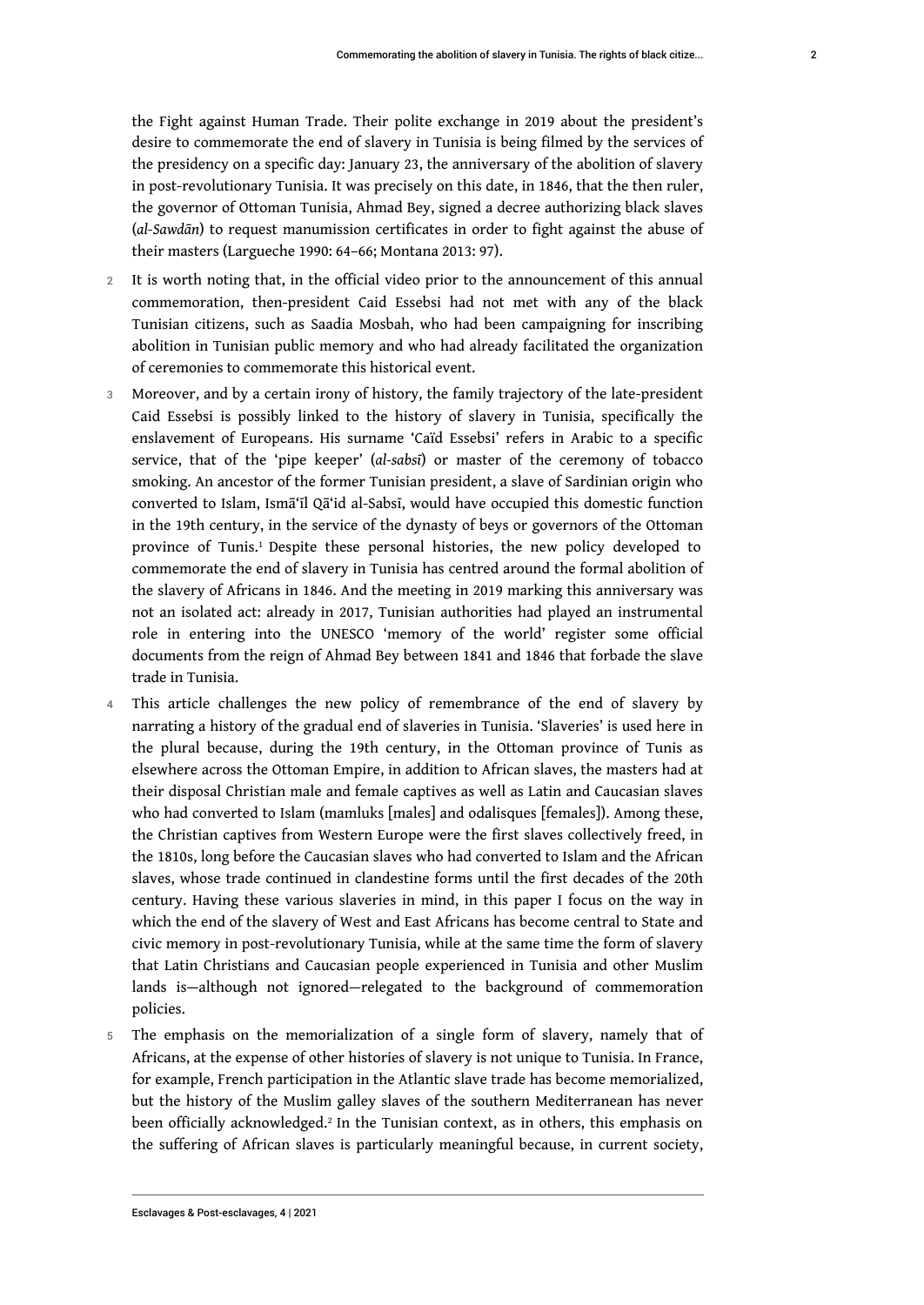- 6 This article seeks, however, to explore how considering the so-called abolition of African slavery in the 1840s in relation to the termination of other enslavements might provide opportunities for activists for the rights of black Tunisian citizens today. In this sense, this article first addresses a methodological problem, attempting to demonstrate that if we do not separate the study of Tunisia's history of enslaving Africans from the enslavement of Europeans, as is usually done in the historiography of slavery in the Maghreb and the Ottoman Empire (Mrad Dali 2005; Oualdi 2011; El Hamel 2013), then we will be able to denaturalize and above all to historicize the categories of 'black' and 'white' and understand the transformations of racial categorizations in Tunisia over a long period of time. The concepts of race and racialization are here understood along the lines of 'critical race theory', obviously not as objective facts, but rather as categories constructed and manipulated by societies according to processes of social domination, and through strategies of unequal distribution of resources (Delgado and Stefancic 2017: 9). In Arabic and in local customs, these categorizations most often do not explicitly separate 'blacks' and 'whites'. They are often phrased in legal terms. They make a distinction between on the one hand, *aḥrār* (sing. *hurr*: free or pure men or women, often light skinned), and on the other hand, *'abīd* (slaves) and *wuṣfān* (sing. *wuṣīf* in Tunisian dialect: a more common term that refers to a servant or a maid), often labeling dark-skinned slaves and people (Scaglioni 2020). However, since the Tunisian Revolution in 2011, in their speeches and writings in both Arabic and French, Tunisian activists fighting against racism and in favour of equal rights for black citizens have clearly contributed to raising the issue of the unequal treatment of blacks and whites by underlining the domination of State institutions by a light-skinned elite. By the same token, this activism has contributed to black citizens mobilizing around a sense of *national* belonging where other black citizens, mainly in the South of Tunisia, had previously mainly developed claims of belonging at *local* levels through specific narratives of origin (Ahmed 2007).
- 7 This article also engages in a dialogue with the claims of black Tunisian activists in order to question (and perhaps subvert) how the Tunisian authorities chose to commemorate slavery, starting with the decree of 1846. From the point of view of the local authorities, designating a particular date to commemorate the abolition of slavery addresses many political issues: it might express a sincere fight against racism, the recognition of inequalities, or a democratization of civic memory. However, a major objective of this official commemoration policy is undoubtedly to present Tunisia again and again as a beacon of modernity, a so-called 'exception' in the Arab-Muslim world (Dakhlia 2011 versus Masri 2017). In line with the many modalities of this Tunisian exception, the current post-revolutionary authorities wanted to promote this idea of Tunisia as a pioneer in the abolition of slavery, to remind observers that Tunisia abolished slavery in the 1840s – two years before France embarked on this path with the Constitution of the Second Republic in 1848. It is, therefore, no coincidence that the Tunisian presidency decided to orient State and civic memory around the decree promulgated by Ahmad Bey. The reign of Ahmad Bey (1837-1855) is often described as the period of implementation of intense military, legal and social reforms of Ottoman and European inspiration, including the decree that abolished slavery. Moreover, Ahmad Bey's reign and his choice to abolish slavery was only one of the many illustrations of an 'enlightened reformism' promoted by the late-president Caïd Essebsi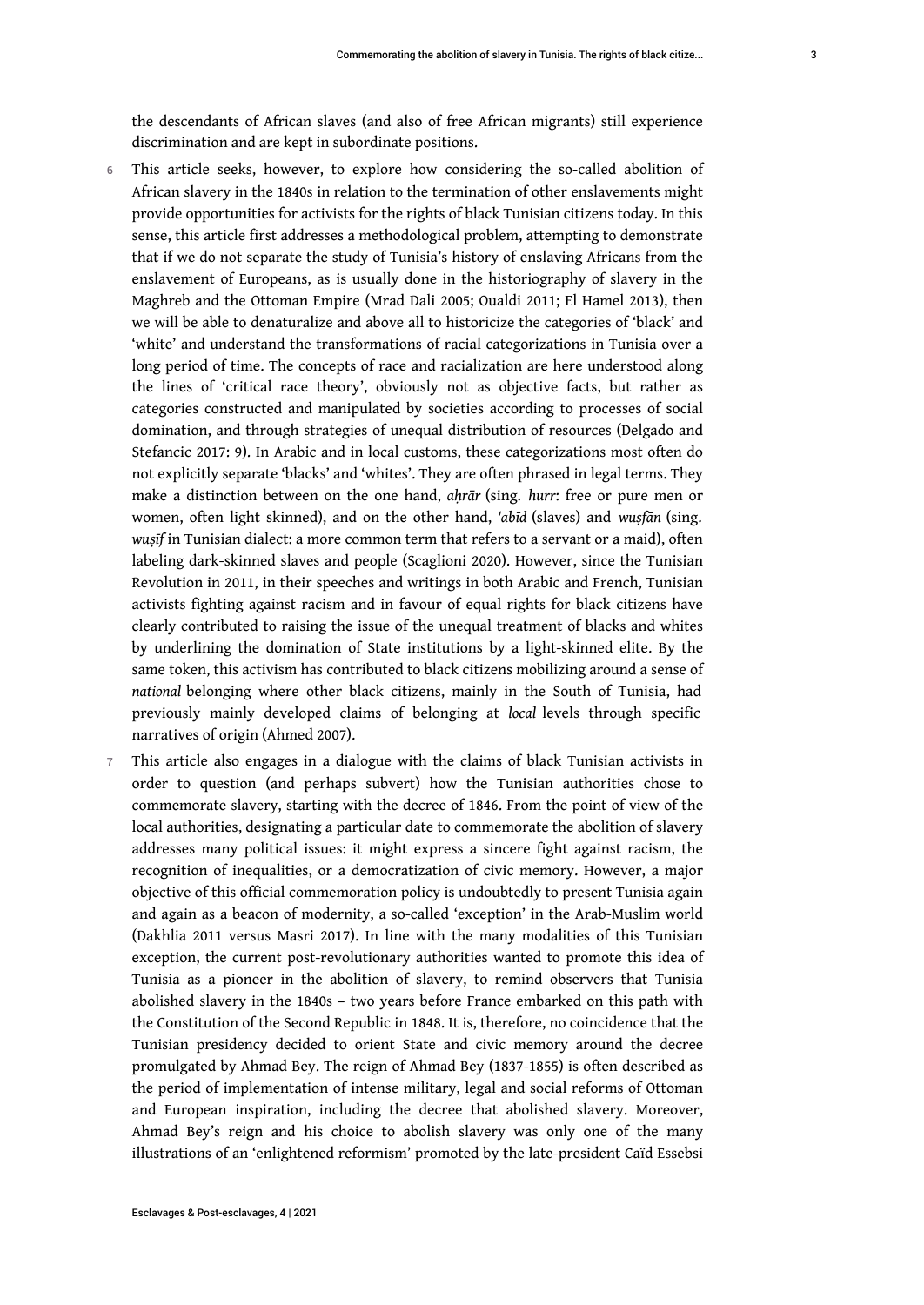- 8 This motif of 'enlightened reformism' is a common thread in the historiography of Tunisia, a major orientation adopted by various rulers who have brandished it to explain or justify their actions from the time of the Ottoman reforms to the postrevolutionary period (Hibou 2009). By announcing the commemoration of the decree of 1846, then-president Caïd Essebsi sought to demonstrate to the local audience and the international community that elites were capable of transforming the country, by showing the granting of rights over a long period. As for the black Tunisian activists, they wanted to commemorate the promulgation of the decree of 1846 for very different reasons: according to the historian Inès Mrad Dali, rather than honouring a Tunisian reformist spirit, these activists wished to recall that slavery is still an '*essential historical factor* for the understanding of the current situation of Tunisian blacks, without it being understood or experienced as a founding element of their presence in Tunisia' (Mrad Dali 2015: 77; emphasis added).
- 9 In this paper, I want to develop another way of thinking about this commemoration of the abolition of slavery: officially commemorating the slavery of both Africans and Europeans would remind descendants of Latin and Caucasian slaves (including former president Caid Essebsi if his ancestry is confirmed) that they shared a similar condition of subalternity in the past with the descendants of African slaves, but that the stain of slavery subsequently faded in the case of the descendants of European slaves. Their social situation today is often much better than that of descendants of African slaves. In fact, the decision of then-president Caid Essebsi to commemorate the abolition of the slavery of Africans, reconsidered through the lens of other slave trades, unwittingly underlines the strong difference nowadays between the social situation of descendants of African and European slaves; and the observation of this strong difference confirms what is at the core of many of the battles of black Tunisian activists: the idea of a strong distinction between black and non-black and, therefore, the idea of a structural racism that must now be confronted (Ltifi 2020).
- 10 In order to achieve the principal aims of the article, I first position the question of the commemoration of slavery in the context of the emergence of broader civic claims made by black activists in Tunisia since the 2011 Revolution, claims shaped by the profound transformations that black communities have undergone, as has the whole of Tunisian society since decolonization in the 1950s. I then broaden the discussion to include the cases of the end of slavery of Christian male and female captives and of male and female slaves converted to Islam (mamluks and odalisques or *jawārī* – sing. *jāriya* – in Arabic).
- 11 For the first part, I draw on a series of recent, innovative and stimulating works: those of Inès Mrad Dali (2014) on free and non-free black communities in 19th-century and colonial Tunisia; Stéphanie Pouessel's research on the quest for Africa and the question of unity and diversity in postcolonial Tunisian society (Pouessel 2013b); and the writings and iconographic productions of Maha Abdelhamid, Amel El Fargi and Moutaa Amin Elwaer (2017) as well as the research of Marta Scaglioni (2017, 2020) on activists' commitments and the transformations of black communities in southern Tunisia and West African migrants after the 2011 Revolution.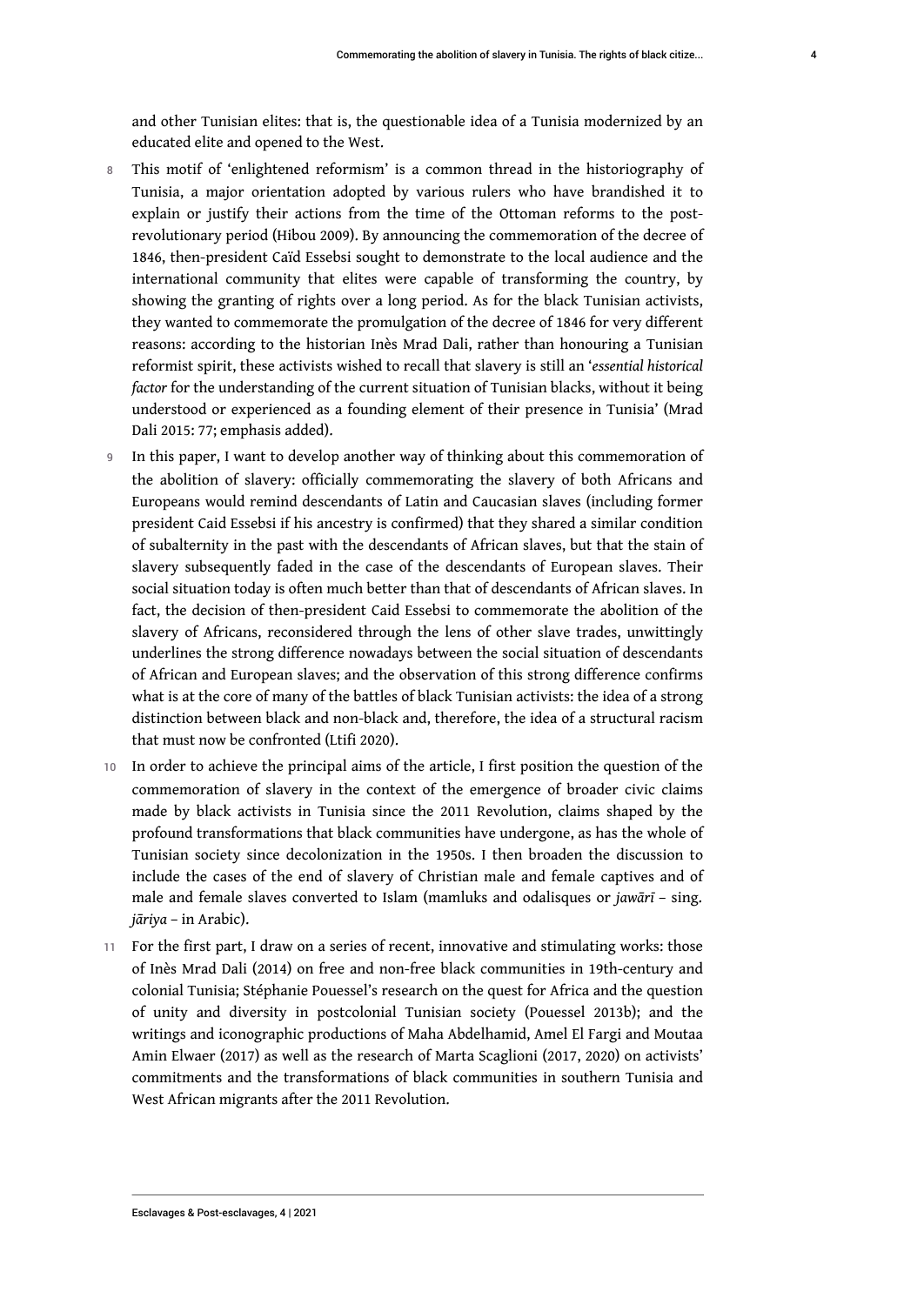### New racial categorizations in the aftermath of the Tunisian Revolution?

- 12 The researchers just mentioned have clearly demonstrated that there is something new in the claims made in the aftermath of the Revolution by black Tunisian activists belonging to at least three organizations: 'Adam for Equality and Development', formed in 2011 and dissolved in summer 2013; 'M'nemty' ('My Dream' in Arabic), created in May 2013; and 'Aqaliyet', dedicated to the defence of 'various minorities' (Mrad Dali 2015: 65). These activists wanted, and to an extent managed, to initiate a new conversation about racial categories within Tunisian society. Since the 2011 Revolution, they have for the first time openly denounced the many racist words and acts occurring on a daily basis and perpetuated by State agents, by means of marches, slogans and posters, as well as in debates on social networks (Abdelhamid 2018b: 350, 355). For the first time, demonstrations were organized to press for this racism to be made punishable by law, initially by campaigning for the adoption of an article explicitly addressing this issue in the new constitution (Mrad Dali 2015: 71). Similarly, together with these other claims, the idea of establishing a formal commemoration of the abolition of slavery in 1846 was promoted for the first time.
- 13 According to the analyses of Stéphanie Pouessel and Inès Mrad Dali, these claims emerged in a new democratic context, at a time when new forms of representation within the post-revolutionary constituent and legislative assemblies were being widely debated, and when a period of 'real' citizenship for all Tunisians was experimented with and aspired to after decades of authoritarian regimes, from the colonial period to the 2000s. In this new institutional system, black Tunisian citizens and activists denounced their disproportionately low representation in the new institutions and in the media, given that they constituted between 10% and 15% of the population, not including so-called *métis*, or mixed-race, persons (Mrad Dali 2015: 73; Abdelhamid, El Fargi and El Waer 2017: 10). Interestingly, many of these activists and the leading figures of these movements are women (Pouessel 2012: 5; Mrad Dali 2015: 66; Abdelhamid 2018a: 6). This adds to the question of national representation and subalternity the consideration of intersectionality and gender representation.
- <span id="page-6-1"></span><span id="page-6-0"></span>14 Activists are also calling for greater media visibility in the name of civic equality. They firmly reject all categorizations that would define them with reference to slavery, such as *'abīd, wuṣfān* (black slave) or the so-called affectionate diminutives such as *kaḥlūsh, shūshān* or *kaḥlūsha* ('little black' in feminine and masculine forms) that minoritize them (Abdelhamid, El Fargi and El Waer 2017: 29, 45). Citizens across the country and mainly in southern Tunisia are also taking legal action to change their last names and erase components of their names that recall the servile past of their ancestors (Ltifi 2020).[3](#page-15-2) On a placard held by a black citizen and photographed by Lotfi Ghariani, a protester declares: 'No slaves, no servants, we are all free Tunisians' / "*lā ʿabīd, lā wasfān, kul-nā Twansa aḥrār*" (Abdelhamid, El Fargi and El Waer 2017: 54). In an interview, Saadia Mosbah, president of the association 'M'nemty', proclaims loud and clear in French and in Arabic: 'I am Tunisian, a Tunisian citizen, period / *anā Tūnsiyya, muwāṭina tūnsiyya*'.[4](#page-15-3) This fight against racism is being carried out simultaneously and in solidarity with the efforts of African nationals (migrants, refugees, students) to denounce acts of racism of which they are also victims on a daily basis (Scaglioni 2017: 3, 13).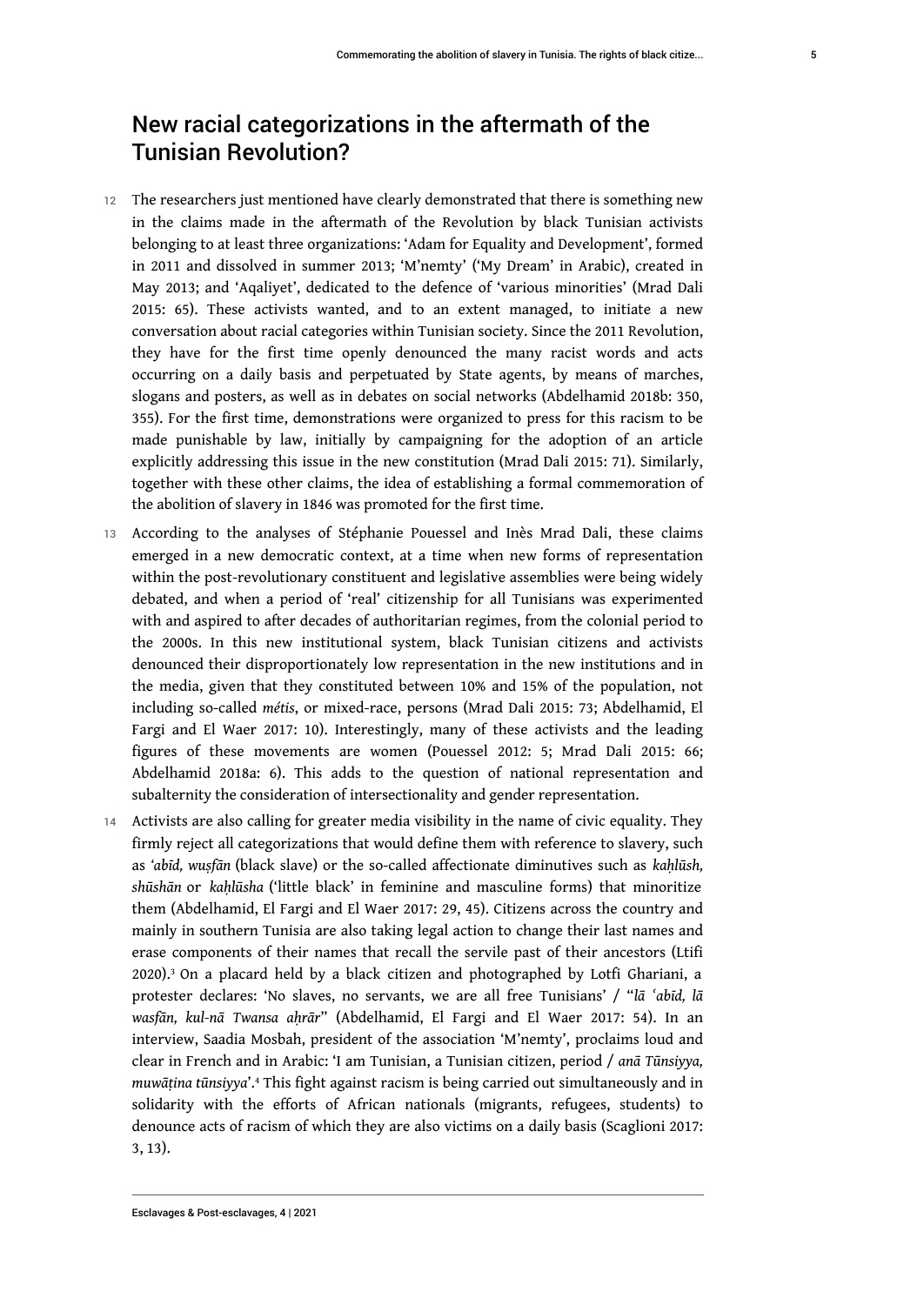### The pre-revolutionary foundation of anti-racism activism

- 15 Although the emergence of a new regime of democratic representation appeared in a new form of activism, the claims made after the Revolution have a longer history. As with other Tunisian social movements, that of black Tunisian citizens has prerevolutionary Tunisia as its foundation. According to Pouessel, during the 2000s local rap, reggae and dub musical groups were formed, explicitly referring to African roots and a pan-African culture (Pouessel 2012: 77). At the same time, the singer Saleh Mosbah testified to the racism he suffered in the mainstream media. Since 2003, Tunisians, or at least the population of Tunis, have interacted in their daily lives with the 2,000 or so employees, mostly sub-Saharan, of the African Development Bank (Pouessel 2013a: 167, 181). The newspapers *Le Temps* and *Tunis Hebdo* published articles by Hajer Ajroudi and Zouhour Harbaoui denouncing racist acts against black citizens and nationals of sub-Saharan Africa (Pouessel 2012: 84, 86).
- 16 Earlier and more decisively, long before the 2000s, black Tunisians in village communities in the south of the country had ceaselessly tried—in the face of many obstacles—to improve their situation through education and by migrating to France. Like all citizens, despite many difficulties, they encouraged their descendants to pursue their studies at university level. More than half a century ago now, in the early 1970s, the anthropologist Geneviève Bédoucha observed these profound social transformations, particularly in the Djerid region (Bédoucha 1987). At the end of the 1990s, Mohammed Jouili (2012) came to similar findings in the Kébili region. These social transformations – achieved in the face of strong constraints, and despite the difficulty for most Tunisian black citizens of accessing education – are fundamental because they make it possible to understand the conditions in which black citizens of Tunisia formulated new political claims and tried to transform the racial categories used in Tunisia as well as the memory of slavery.
- 17 Many of these activists come from southern communities, and, like other Tunisian citizens, they have often thought of their belonging with reference to villages, neighbourhoods, tribes and lineages through narratives of origin which have been brought to light and analyzed by many researchers, including Mohammed Jouili and Maha Abdelhamid. Most often, these narratives of origin explained, and continue to justify, the presence of black communities in a certain locality by the protection of the founder of a tribe or even of a patron saint. These narratives were also intended to legitimize the access of these communities to local resources and/or to rationalize their subordinate positions. We advance the hypothesis, which remains to be confirmed, that with the profound changes during the colonial and even the postcolonial period, such as urbanization, the education of some descendants of black communities, and the gradually diminishing value ascribed to property, these local narratives of origin slowly lost their power to explain and legitimize, or to assign local roles (Ltifi 2020). More than these narratives of origin, what is becoming decisive, notably for the activists, are the categories of belonging to a nation, to a Tunisian civic community, and consequently the debates on collective memory and national historical representations.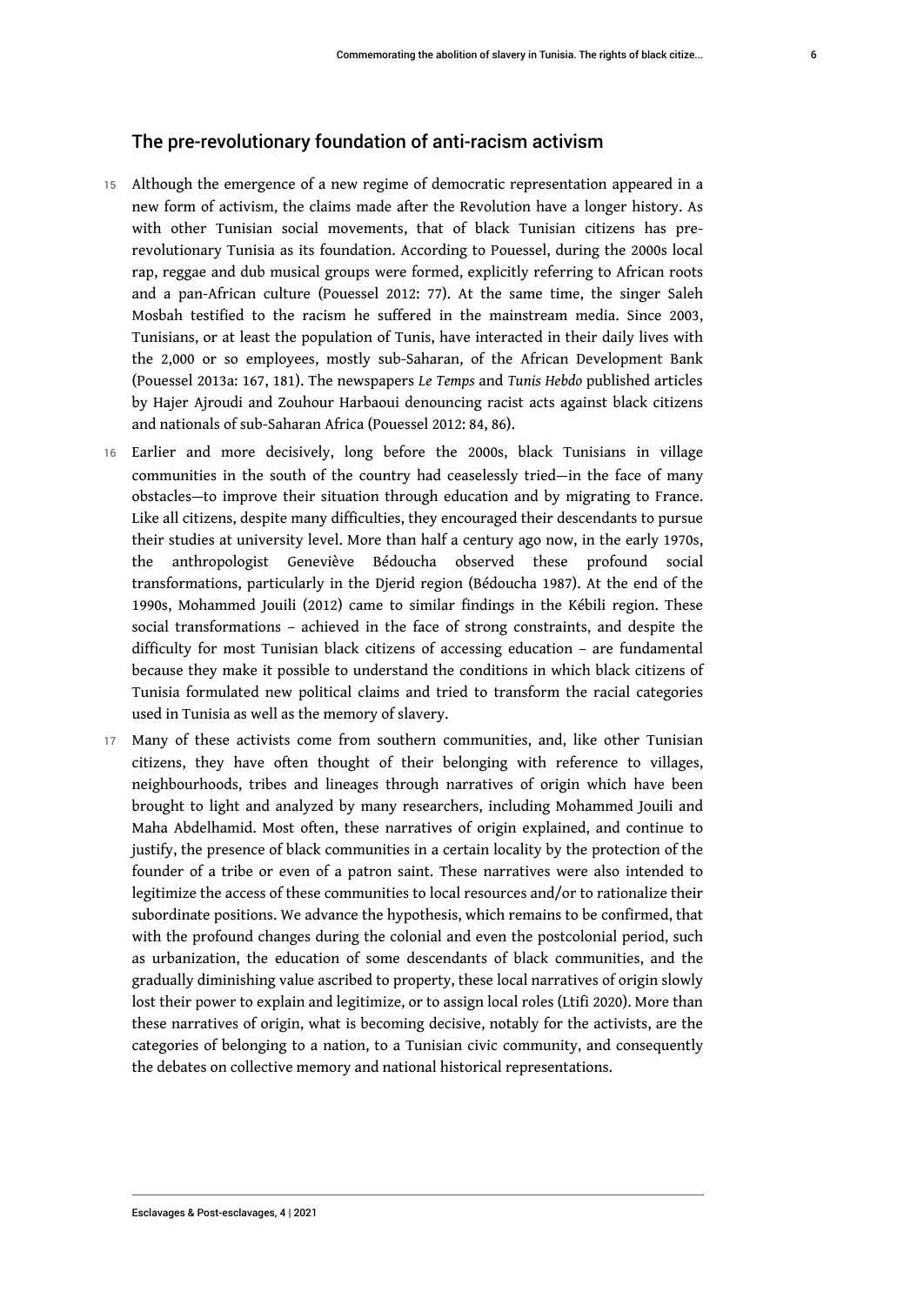### The nationalization of a black community and the claims of black activists

- 18 In a way, activists for the rights of black citizens have contributed through their claims and their inclusion in or exclusion from southern communities to a nationalization of the black Tunisian condition. Activists from Tunis have asked for formal commemoration of 'slavery', although not all black citizens, especially in southern communities, fully approve of this demand. As demonstrated by Inès Mrad Dali, in the aftermath of the 2011 Revolution, activists from the capital also brought to the fore the figure of a national hero defending the communities of the south under the presidency of Habib Bourguiba: the nationalist Slim Marzoug, who was born in Gabès on March 2, 1928, and studied in Paris. Considering himself badly treated by the Bourguibian authorities, he seems to have tried to trigger a popular insurgency in the village of El Mdou during 1962-1963, before being interned in La Manouba psychiatric hospital, near Tunis, for 35 years (Mrad Dali 2015: 65; Abdelhamid 2018b: 347).
- 19 The marked inscription of black Tunisian citizens in national history, the demand for equitable representation in civil society, and the commemoration of slavery are also linked to the dissemination among these activist circles of new academic research on these communities' pasts and on African identity. Researchers such as Inès Mrad Dali and Stéphanie Pouessel have developed for instance notable relationships with organizations, activists and other researchers such as Maha Abdelhamid, host of the Facebook page 'Assurance de la citoyenneté sans discrimination de couleur' ('Guarantee of Citizenship without Colour Discrimination'), created two months after the outbreak of the Revolution (Pouessel 2016: 6).
- 20 But, in addition to civic and national inclusion and to the awareness of the local claims of communities in the south, there were also references to global debates on the condition of blacks and to commemorations of slavery around the world. Tunisian activists certainly refer to the struggles of African-American leaders, such as Martin Luther King and Malcolm X, but they also have other sources of identification (Scaglioni 2017: 3). When they refer to the African continent and look to Africa as an alternative to Islamic belonging, as understood by Stéphanie Pouessel (2012: 14), they are well aware of the variable dimensions of this Africanness. Thus, between 2012 and 2019, the Facebook page 'Assurance de la citoyenneté sans discrimination de couleur' established links with issues of anti-black racism in Morocco. The contributors to this page, in particular Maha Abdelhamid, also welcomed Quebec's choice to designate February as 'black history month'. They also made reference to the sterilization of Ethiopians in Israel and were inspired, as Inès Dali Mrad has shown, by Brazilian black activism.[5](#page-15-4)
- <span id="page-8-0"></span>21 The works cited in this first section make it possible to understand the rise of claims and the reformulations of racial categorizations in a context of slow and deep social changes among black Tunisian citizens and their communities of origin. They open the way for a broadening of the question of racial categorizations and of commemorations of slavery in Tunisia, and set the past of this slavery in the perspective of the history of other slave trades in this country, consequently also comparing the fate of descendants of African slaves with that of European ones.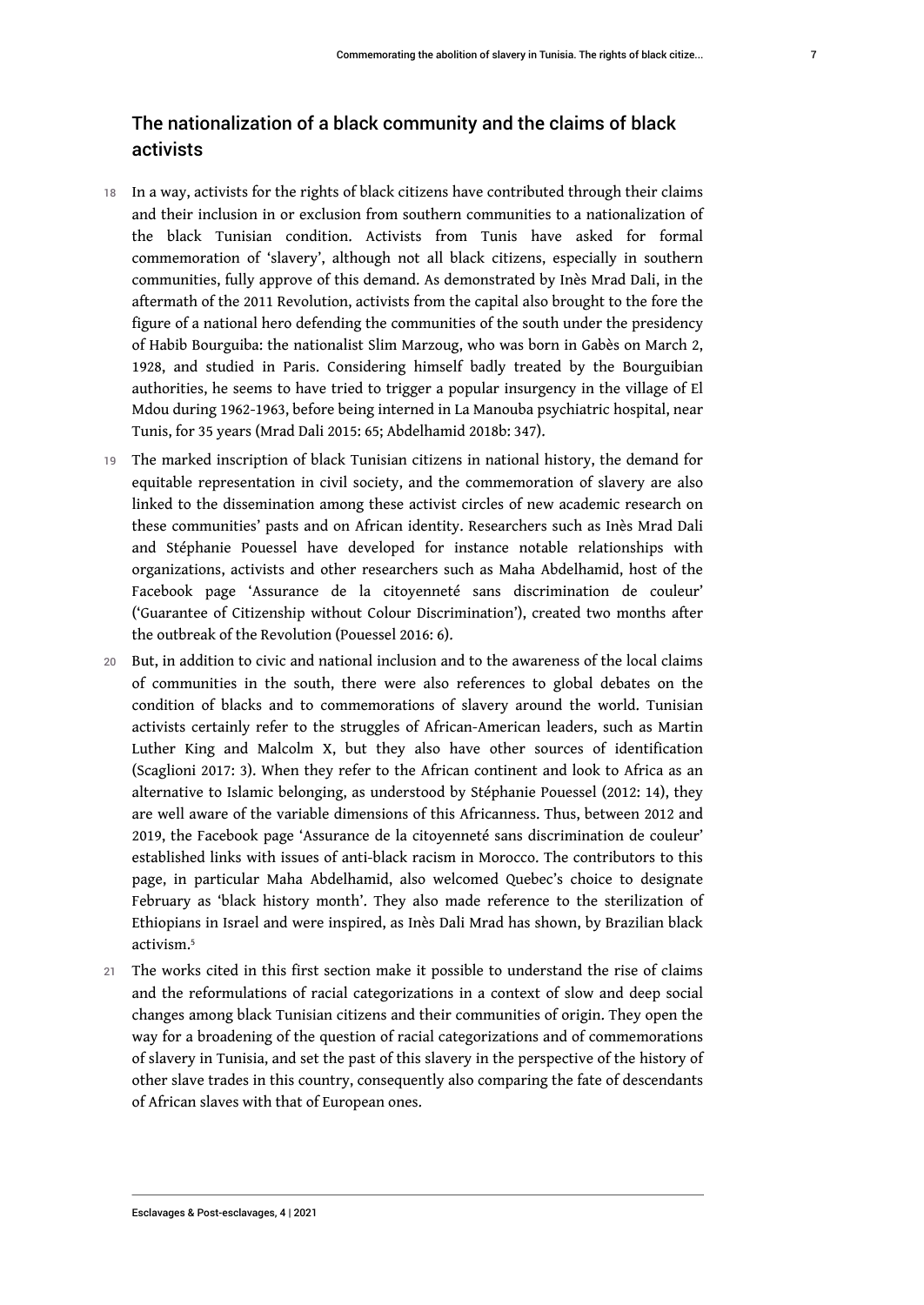- 22 In the 19th century, during the abolition era, Tunis was a province of the Ottoman Empire at the crossroads of West Africa, the European world and the Ottoman Near East. Slave traffickers brought African slaves of course, but also Christian male and female captives from different regions of Europe, especially from what is now Italy. They also bought and conveyed from Anatolia, the heart of the Empire, male slaves (mamluks) and female slaves (odalisques) of Caucasian, Georgian, Greek and Balkan origin whom they converted to Islam and who have since become rooted in Tunisia.
- 23 However, during the 19th century, these three groups of slaves (Africans, Christian captives and mamluks/odalisques) did not experience the same trajectory. The first group to be given their freedom was that of Christian male and female captives from the northern shores of the western Mediterranean as a result of European and British military offensives and especially Lord Exmouth's expedition in 1816 to put an end to the enslavement of Europeans in North Africa. This happened long before the end of slavery of West African women and men, which lasted until the interwar period or even after World War II. As a consequence, these Christian captives, who numbered in their hundreds throughout the modern period, became very rare from the 1820s and 1830s onward. In fact, the memory of this type of slavery is much more distant than that of West Africans.
- 24 With the French colonization of neighbouring Algeria in 1830 and the implementation of legal and political reforms throughout the Ottoman Empire (from the 1830s to the 1860s), in particular in the provinces of Tunis and Tripoli, the legal status of Western European Christians improved across North Africa. Not only could they no longer be enslaved, but European Christians now enjoyed legal protection and the full right to acquire land and buildings. It was at this moment that the populations of Italy and more generally of south-western Europe provided a considerable number of fishermen, artisans, labourers and domestic workers; the French colonial administrations in Algeria and Tunisia tried to make these Europeans French citizens and to mobilize them for the exploitation of land and other local resources. At the end of the colonial period, these settlers of Latin origins who had become French citizens of the Maghreb in the first half of the 20th century left Tunisia and the other Maghreb countries in large numbers as they became independent in the 1950s and early 1960s, moving to France from Algeria, Tunisia, and the central part of Morocco and to Italy from Libya.
- 25 At the end of these tumultuous episodes there were few people left in Tunisia, and in the Maghreb more widely, able to transmit the very distant memory of a Christian slavery which had given way to the emigration of Latin colonists. Especially since that Christian slavery was for long appropriated for polemical purposes by a certain number of western historians who supported European imperialism. During the colonial period, these historians saw the captives either as victims of a so-called Ottoman 'tyranny', and of 'Muslim cruelty', or as illustrious pioneers – the precursors of settlers and of Western men and women who brought new European knowledge to the Maghreb (as in the case, for example, of French historian and archivist, Pierre Grandchamp). More recently, after the September 11 attacks in New York, the American historian Robert Davis discussed this issue of these Christian captives in his book *Christian Slaves, Muslim Masters* and insisted that Europeans were not the only ones involved in the slave trade, that Muslims were also enslavers, and that they even enslaved Europeans (Davis 2003).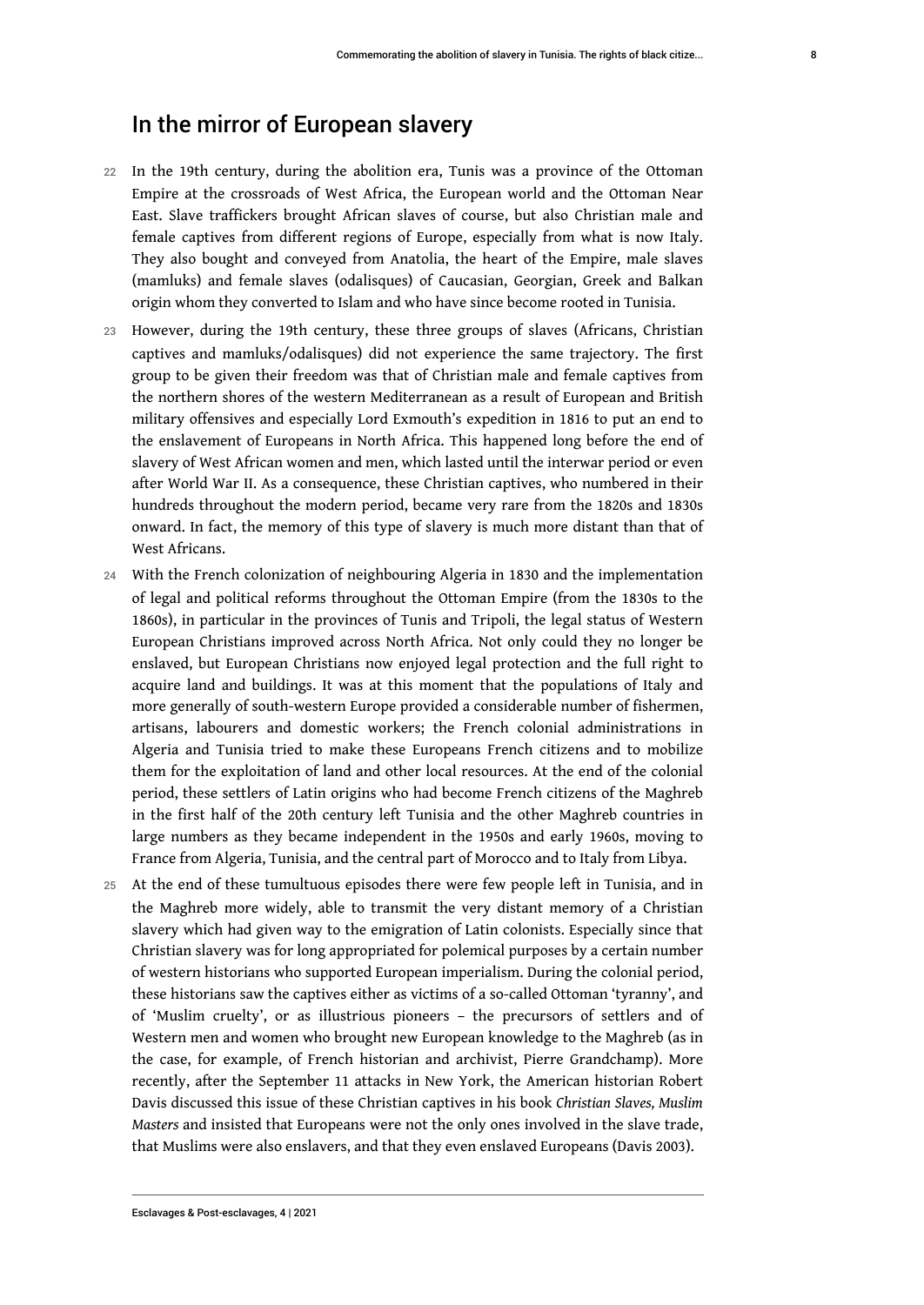26 In a context of widespread Islamophobia, the question of the commemoration of slavery in Tunisia can still be brandished in the Western world by white supremacists in order to denounce the slavery of Christians in Muslim lands. But such claims are peripheral to the Maghreb, and to Tunisian society, where they consequently have little influence on the State and civic memory of abolition.

#### Those who have risen to the top of Tunisian society

- 27 A third group of slaves, that of the mamluks and odalisques (slaves converted to Islam from the northern shores of the Mediterranean and the Caucasus) appears for at least three reasons to be more significant than that of Christian captives when one is considering the commemoration of slavery in post-revolutionary Tunisia, and the claims of black Tunisian citizens. On the one hand, these mamluks and odalisques contributed greatly to the building of a Tunisian State during the Ottoman period and up to the beginning of the 20th century, during the first decades of French colonization in Tunisia. Mamluks were promoted to the highest administrative and military positions, while certain odalisques were the wives of dignitaries and princes, thus ensuring the survival of dynasties and households of notables by giving birth to their children. On the other hand, like the figures of African slaves in the large cities of Tunisia, the figures of mamluks and of concubines employed in large households of Tunisian notables were slow to disappear in the second half of the 19th century and at the beginning of the 20th with the gradual end of the slave trade from the Caucasus. Finally, while the country's black subjects were kept in separate communities in southern Tunisia, the descendants of mamluks and concubines merged into Tunisian society and are nowadays little different from other non-black citizens.
- 28 Yet in the Tunisian State archives of the 18th and 19th centuries, male and female slaves were not defined as 'white' or 'European' but were explicitly distinguished from other slaves, who would have been described as 'black'. Up until the late 19th century, the secretaries who drew up the financial registers, historical chronicles and administrative letters did not refer to the skin colour of the mamluks and odalisques but rather to their respective origins (*nisba* in Arabic). Thus documents in Arabic mention Ramdhān the Genoan (al-Jinwī), Muṣṭafā the Georgian (al-Qurjī) or even al-Muralī people (coming from Morea in Greece). These same administrative archives also established differences between African slaves according to their provenance, as in the case for example of men and women from Bornu.
- 29 The distinction between servants of European and African origin was in fact based on the choice of synonyms for 'slave' and 'servant' in Arabic: the term *mamlūk* ('one who is possessed') was very rarely used for African slaves and servants. It was mainly used for slaves from the Latin world and the Caucasus. However, another term, *ʿabd* (*ʿabīd* in the plural) was more specifically reserved for black slaves. Likewise, the term *khādim* ('servant') was often used as a euphemism to refer to a eunuch. Furthermore, black slaves, with the exception of a few eunuchs, most often occupied positions inferior to those of the mamluks and odalisques of various Latin and Caucasian origins.
- 30 More than their respective appellations, what gradually separated the black slaves from the mamluks and the odalisques was their degree of integration, and that of their respective descendants, into Tunisian society between the Ottoman times and the colonial period. Some mamluks and odalisques who had modest social positions either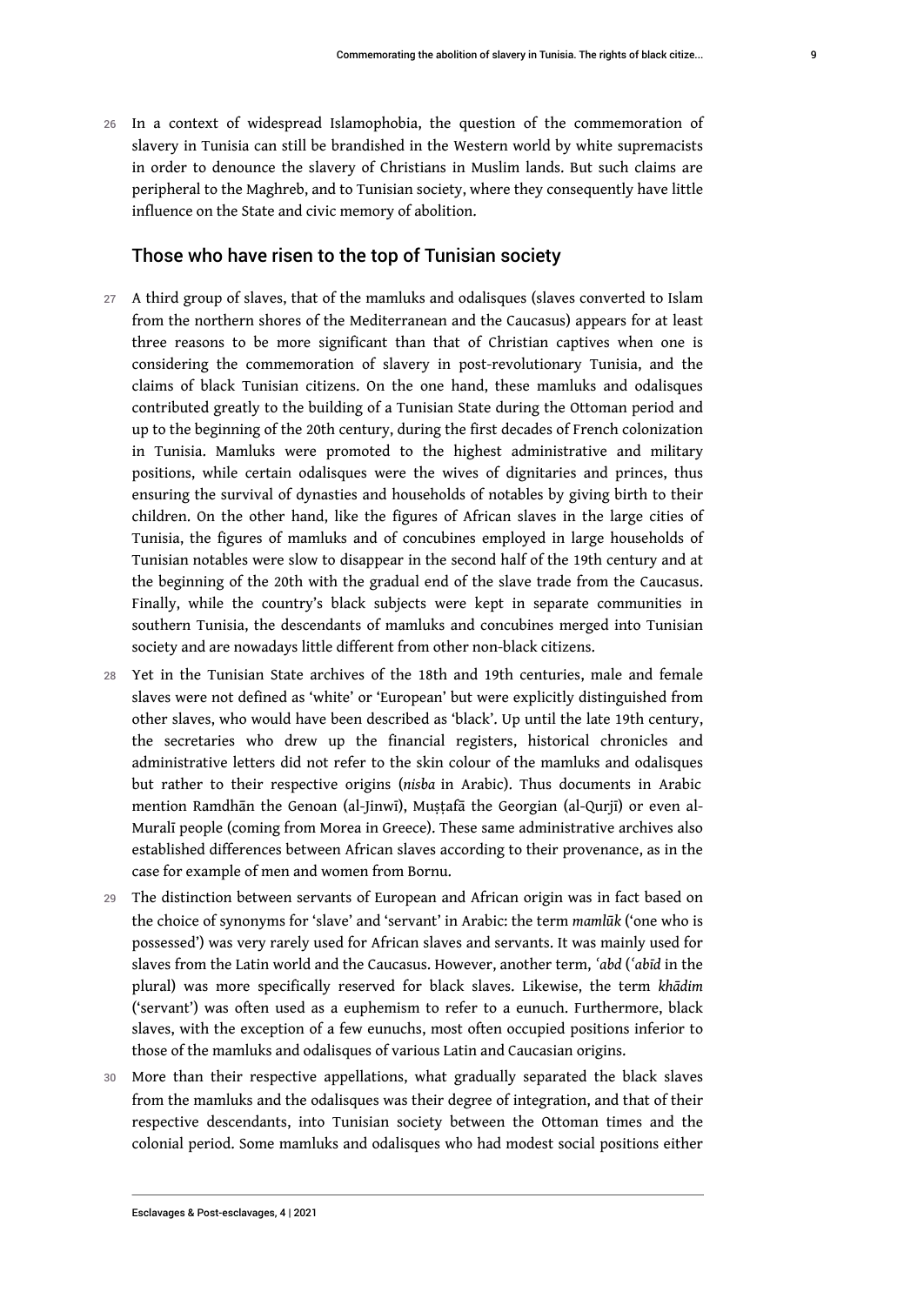as servants or cooks left no trace in the archives after their enfranchisement. Today, with the disappearance of the first generation of fathers and mothers, it would be difficult to reconstruct their lineage. Other mamluks and odalisques promoted by their masters and mistresses rose to important social positions as early as the 18th and 19th centuries: as prime ministers, generals, administrators, or concubines of leading statesman. In the 19th century, free Muslim subjects could still make fun of the servile origins of a certain notable mamluk. But the mamluks, the odalisques and their descendants gradually rid themselves of this stain of servitude. They emphasized instead their former high status and service to the State. From the 1920s, in the context of French colonial domination, the descendants of these Caucasian slaves merged into a majority defined by anti-colonial Tunisian nationalism as Arab and Muslim.

- 31 Alongside the case of former president Caid Essebsi, following the logic of such distinctions, we could also mention the case of the descendants of the Sāḥib al-Ṭābi' - a reference to the role of the 'Keeper of the Seals', a position held by many mamluks. Interestingly, a female descendant of Sāḥib al-Ṭābi' (Nawfel) has recently studied the *stambali*, possession rites performed by black populations in Tunisia (Pouessel 2012: 82), while Nadia Sebaï (2007), another descendant, has written a biography of her ancestor, Mustafā Sāhib al-Tābi', a mamluk figure respected by the members of the Husayni Bey dynasty in the late 1850s. This phenomenon of mamluk and odalisque descendants acquiring high status and distancing themselves from their servile origins was even more visible during the colonial period. Applications of descendants of mamluks for positions in the colonial administration between the 1890s and 1930s show that these descendants were not only interested in being recruited into the ranks of the local and colonial administration (Oualdi 2014). Some sons from mamluk families were also engaged in the Young Tunisians reformist movement in the 1910s or in the ranks of the first Tunisian nationalist party, among them Mongi Slim, a descendant of General Slim, a mamluk of Greek origin. Mongi Slim was the negotiator for internal autonomy and independence, and then a minister and diplomat in postcolonial Tunisia.
- 32 It is logical that descendants of mamluks are less interested in the commemoration of the abolition of slavery or in the collaboration of some of their ancestors with the colonial administration. They have their place in the country's history according to their contribution to the founding of the Tunisian nation and to the performative account of Tunisian exceptionalism: the notion that an enlightened elite, open to the Western world, would always have succeeded in reforming the country. Moreover, one of the figures of the national pantheon or of this mythology of reform is none other than a mamluk of Circassian origin, Khayr al-Din al-Tunisī, a reformist vizier or prime minister from 1873 to 1877, four years before the colonization of the country by France, who figures today on the 20-dinar banknotes (Abassi 2012). Quite strikingly, and this goes back to our main methodological argument about the value of considering all these histories together: the uneven integration of the descendants of former slaves into the different layers of Tunisian society, and even more so the different relationship of these groups to the memory of slavery and more generally to the founding of the Tunisian nation, confirm over a long period of nearly three centuries the still valid observation that Tunisians are treated differently according to the colour of their skin.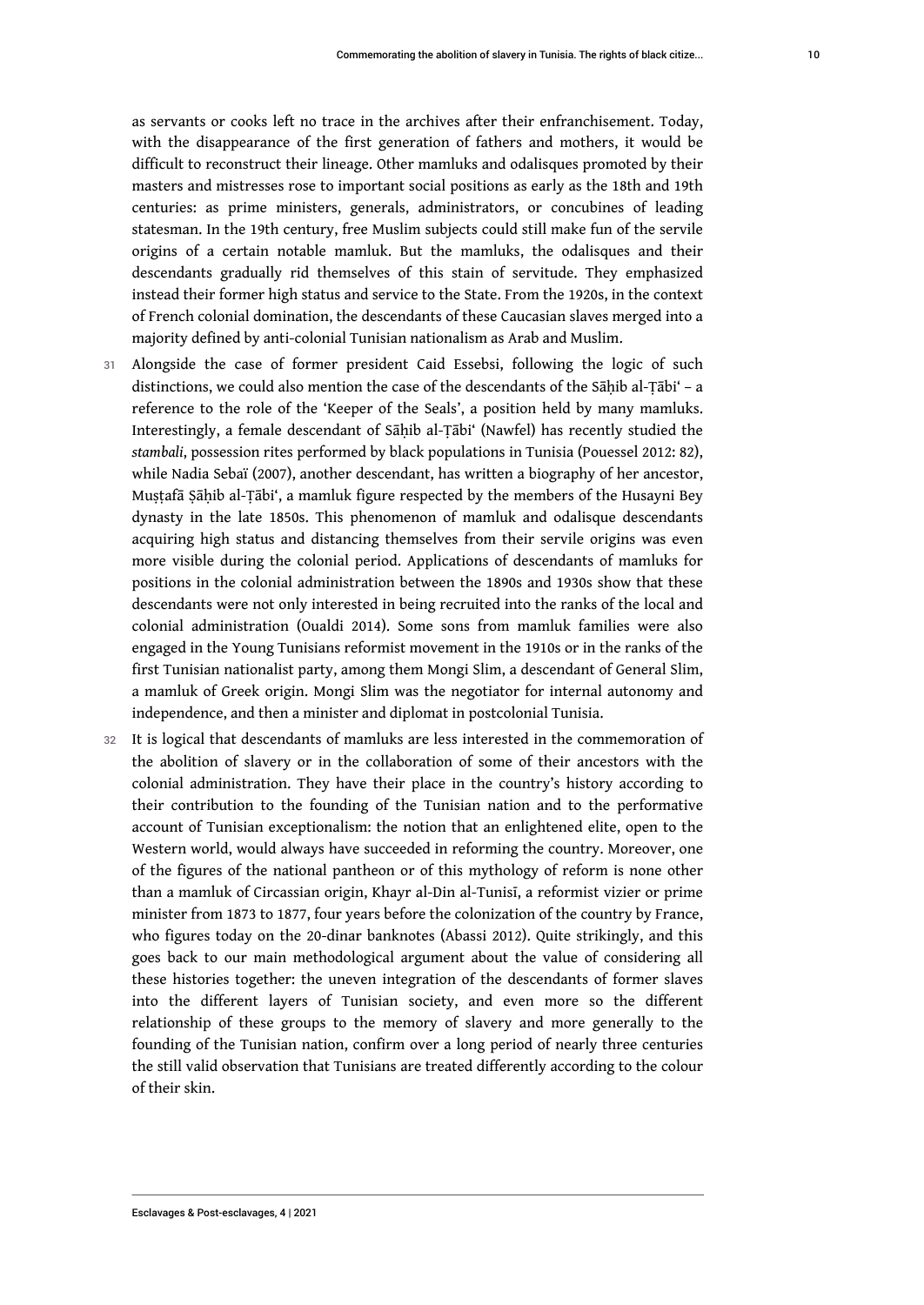- <span id="page-12-0"></span>33 There is another, perhaps more political, lesson to be drawn from this comparison of African and mamluk experiences of servitude. As we have seen, black activists, while being aware of a plural history of slavery,<sup>[6](#page-15-5)</sup> restricted (for good reasons) the issue of commemoration to African slavery. But we should also ask whether it is not in the interest of black Tunisian activists to call for a commemoration of the slavery of both Africans and converted Europeans in order to remind a part, however small, of the elite and the Tunisian bourgeoisie that they share the same historical experience of enslavement. In sensitive discussions about each other's servile past, this would allow black citizens to know or remember that not only were they not all descendants of slaves, as Inès Mrad Dali has shown, but that some non-blacks, supposedly members of the elite, of the *khāṣsa*, also come from subservient backgrounds… but that these elites were more able to rise above this past.
- 34 The last lesson that could be drawn from this comparison relates to the question of the unity and diversity of the Tunisian society and nation. Historians of modern and contemporary Tunisia (notably Lucette Valensi and Habib Kazdaghli) have stressed the idea that pre-colonial Tunisia was a culturally diverse mosaic, with a Jewish and a Christian presence. According to this interpretation, Tunisia lost much of its multicoloured aspect and became more homogenous with the departure in large numbers of members of these religious minorities following decolonization and the establishment of nationalist and authoritarian regimes. The anthropologist Stéphanie Pouessel recently has discussed and challenged the value of this historiographical motif in a stimulating way. She has demonstrated that in fact cosmopolitanism did not end with decolonization. In postcolonial Tunisia and across the Maghreb, a new sort of cosmopolitanism was shaped partly through the recognition of internal diversities, in particular of the Amazigh/Berber culture, and partly through the arrival of migrants from West Africa and the multiple movements of migrants, workers and students within and outside Tunisia (Pouessel 2012: 12). Poussel has also pointed out all the inequalities endemic in this type of 'cosmopolitanism'. Returning to the plurality of slavery and its unequal 'cosmopolitanism' in the 19th century sheds light on the ways in which this legacy of slavery continues to model social hierarchies and racial categorizations in postcolonial Tunisia. The post-revolutionary claims of black activists also demonstrate the continuing tension between nationalization/urbanization on the one hand, and, on the other affiliation and commitment to local rural communities and their narratives of local origins. Finally, the activists' claims for a commemoration of slavery and then the official decision in favour of it are also proof of the permanence of negotiations between rights advocates (such as the associations against racism) and State representatives who, as in the old pre-revolutionary regime, invest in the notions of diversity, inclusion and tolerance with the particular aim of to showing the Western world an image of their good governance.

### Conclusion: the steps of a struggle

35 In these interactions between activist circles and those in power, activists fighting against anti-black racism, while they were few in number and moreover divided between several associations and several tendencies (Abdelhamid 2018a: 9), have still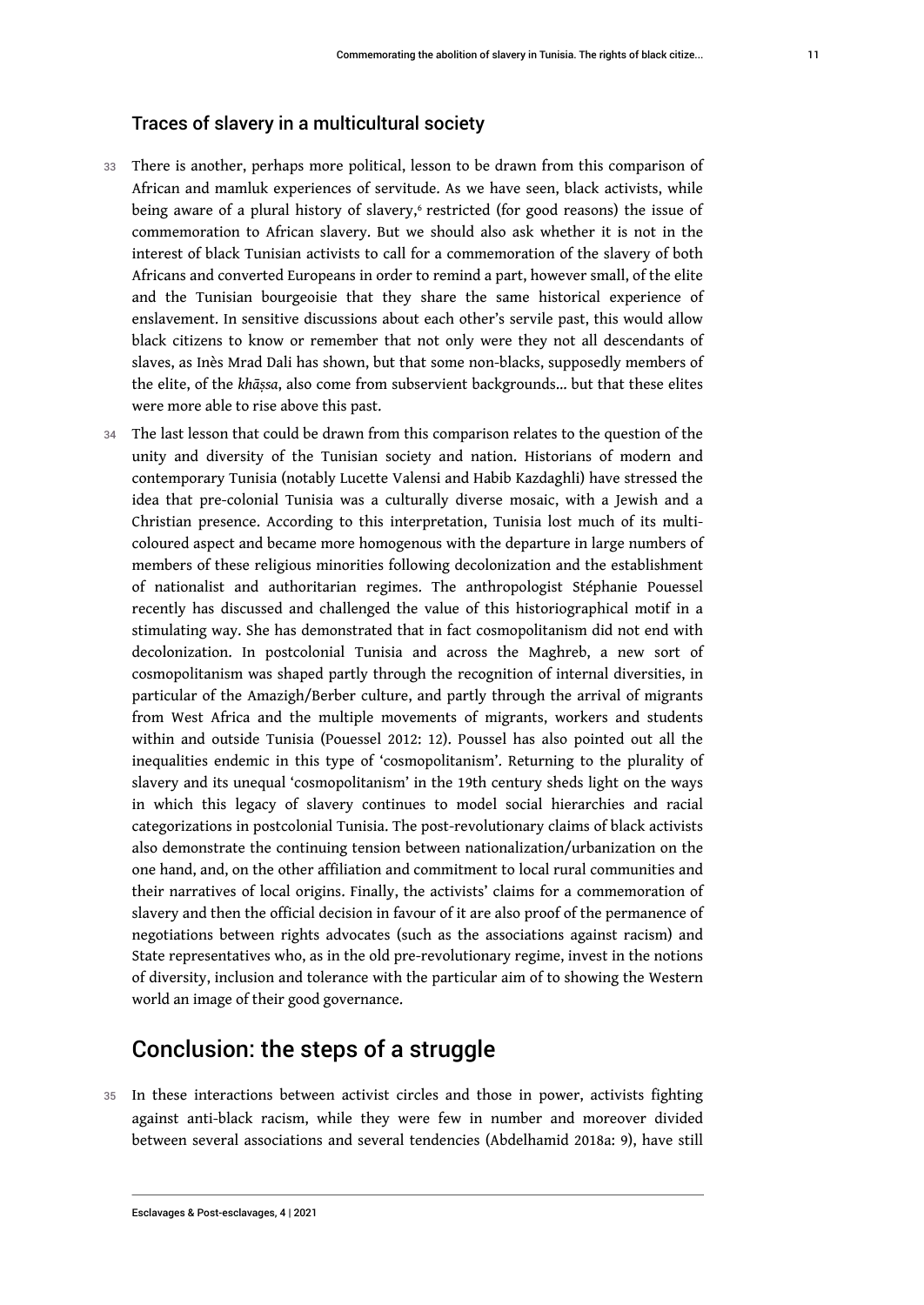managed to advance their cause by formalizing the commemoration of abolition and by fighting for an anti-slavery law. From this point of view, they were relatively better heard than the activists of the Berber or Amazigh causes.

- 36 According to the established distinctions in critical race theory, these activists initially opted for an anti-racist struggle qualified as 'idealist' not because this struggle would be utopian or unrealistic but rather because what matters in this type of anti-racism is a change of language. It means that the activists first wanted to fight against racist discourses and categorizations, and racist ways of thinking and acting. According to this logic, Tunisian activists have called for designating certain days to foreground awareness about racism and for a reform of the education programme that would place Tunisia in an African context. They denounced, for example, the 'physical separation of black and non-black students' in school transport in the village of El Gosba (Mrad Dali 2015': 72).
- 37 In the Tunisian context, even though they were able to denounce a structural State racism, these activists were unable to fully articulate their claims against the administrative, economic and social causes of racism. Raising awareness of the racism against black citizens within Tunisian public opinion was already a tough battle. Talking about this subject suffices to provoke multiple reactions which oscillate between nuancing (by the idea that one of the main forms of racism in Tunisia today is the rejection of rural people) and outright denial (by claiming that this racism is 'blown out of proportion', and that we should remain a 'united' nation to move forward). Fighting against a structural racism by brandishing economic and social claims in favour of black citizens might not be welcomed in an economic context which is also difficult for a large number of citizens who have the feeling of being treated as subjects or even second-class citizens. In this fight against racism, black activists like other subordinate groups – such as the inhabitants of the marginalized regions of central western and southern Tunisia – come up against the fundamental question of the unequal distribution of resources in post-revolutionary Tunisia.

### BIBLIOGRAPHY

ABASSI, Driss, 2012. "Les représentations de l'Afrique dans les manuels scolaires post-coloniaux en Tunisie," in Stéphanie Pouessel, *Noirs au Maghreb. Enjeux identitaires*, Paris/Tunis, Karthala/IRMC, pp. 147–155.

ABDELHAMID, Maha, 2018a. "Les noirs tunisiens après la révolution de 2011. Retour sur les prémices d´un mouvement contre le racisme," *EuroMesco*, No. 84, pp. 1–12. Available online: [https://](https://www.euromesco.net/publication/les-noirs-tunisiens-apres-la-revolution-de-2011-retour-sur-les-premices-dun-mouvement-contre-le-racisme/) [www.euromesco.net/publication/les-noirs-tunisiens-apres-la-revolution-de-2011-retour-sur-les](https://www.euromesco.net/publication/les-noirs-tunisiens-apres-la-revolution-de-2011-retour-sur-les-premices-dun-mouvement-contre-le-racisme/)[premices-dun-mouvement-contre-le-racisme/](https://www.euromesco.net/publication/les-noirs-tunisiens-apres-la-revolution-de-2011-retour-sur-les-premices-dun-mouvement-contre-le-racisme/) [last accessed, February 2021]

ABDELHAMID, Maha, 2018b. "De la libération de la parole raciste à l'émergence d'un mouvement contre le racisme anti-noir," in Amin Allal & Vincent Geisser, dir., *Tunisie. Une démocratisation audessus de tout soupçon ?*, Paris, CNRS éditions, pp. 343–356.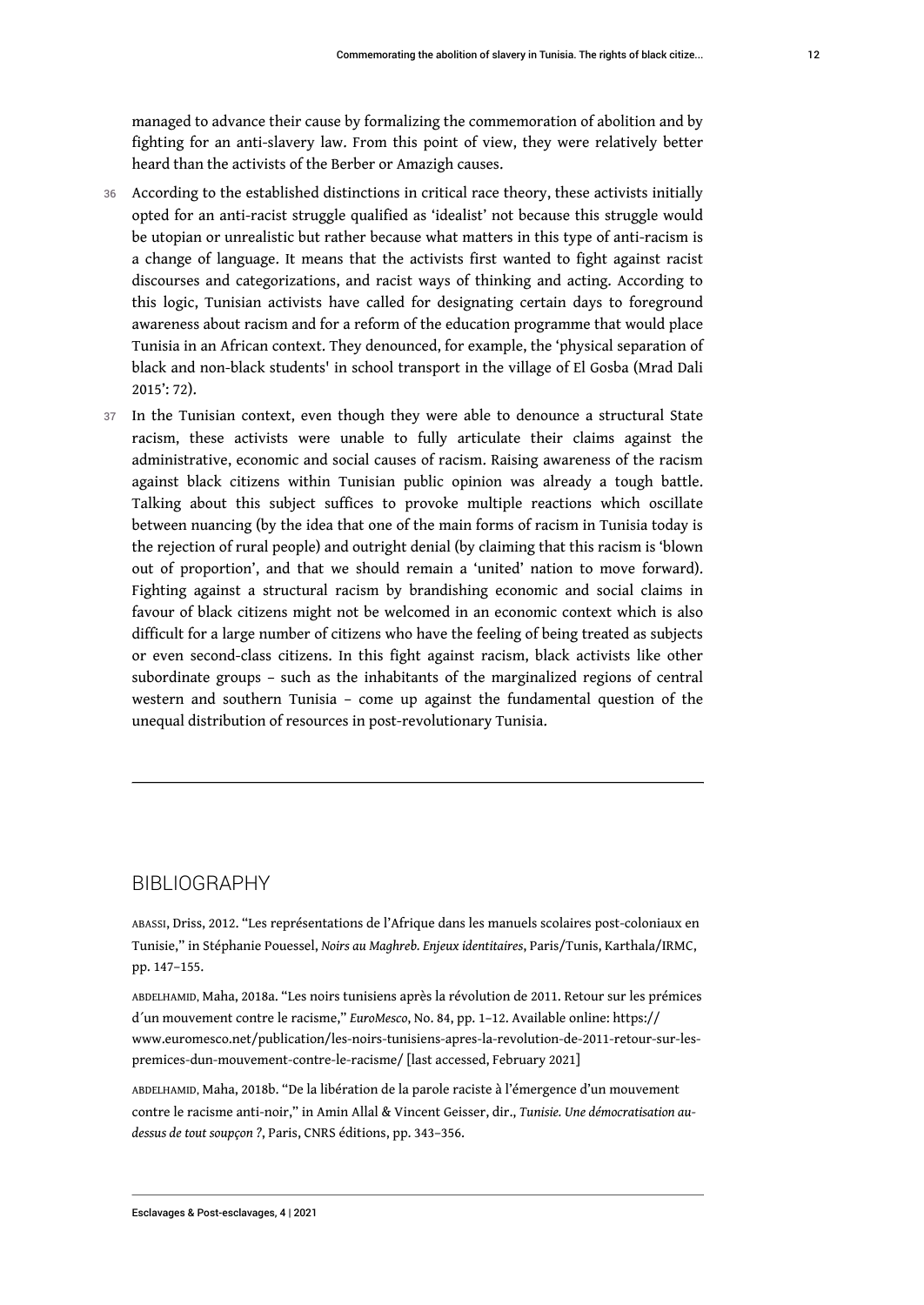ABDELHAMID, Maha, Amel EL FARGI & Moutaa Amin ELWAER, 2017. *Être noir, ce n'est pas une question de couleur. Rapports d'enquête : les représentations du racisme chez les noirs de Tunisie (al-ʻUnṣurīya bayna* al-ma'ta wa-al-mujtama' wa-al-lawn : tamaththulāt al-'unsurīyah ladā al-mutasākinīn al-sūd fī Tūnis), Tunis, Nirvana.

AHMED, Sara, 2007. "A phenomenology of whiteness," *Feminist Theory*, No. 8/2, pp. 149–168.

BÉDOUCHA, Geneviève, 1987. *L'eau, l'amie du puissant. Une communauté oasienne du Sud-tunisien*, Paris, Éditions des Archives contemporaines.

DAKHLIA, Jocelyne, 2011. *Tunisie, le pays sans bruit*, Arles, Actes sud.

DAVIS, Robert C., 2003. *Christian Slaves, Muslim Masters. White Slavery in the Mediterranean, the Barbary Coast, and Italy, 1500*–*1800*, New York, Palgrave Macmillan.

DELGADO, Richard & Jean STEFANCIC, 2017. "Introduction," in Richard DELGADO & Jean STEFANCIC, *Critical Race Theory*, New York, NYU Press, pp. 1–14.

EL HAMEL, Chouki, 2013. *Black Morocco. A History of Slavery, Race, and Islam*, Cambridge/New York, Cambridge University Press.

JOUILI, Mohamed, 2012. "La revanche symbolique. Les frontières identitaires dans les oasis du Sud de la Tunisie," in Stéphanie Pouessel, *Noirs au Maghreb. Enjeux identitaires*, Paris/Tunis, Karthala/ IRMC, pp. 99–104.

LARGUÈCHE, Abdelhamid, 1990. *L'abolition de l'esclavage en Tunisie à travers les archives 1841-1846*, Tunis, Société tunisienne d'étude du xvIII<sup>e</sup> siècle.

LTIFI, Afifa, 2020. "Black Tunisians and the Pitfalls of Bourguiba's Homogenization Project," *POMEPS.org*. Available online: [https://pomeps.org/black-tunisians-and-the-pitfalls-of](https://pomeps.org/black-tunisians-and-the-pitfalls-of-bourguibas-homogenization-project)[bourguibas-homogenization-project](https://pomeps.org/black-tunisians-and-the-pitfalls-of-bourguibas-homogenization-project) [last accessed, February 2021].

MASRI, Safwan M., 2017. *Tunisia. An Arab Anomaly*, New York, Columbia University Press.

MONTANA, Ismael Musah, 2013. *The Abolition of Slavery in Ottoman Tunisia*, Gainesville, University Press of Florida.

MRAD DALI, Inès, 2005. "De l'esclavage à la servitude. Le cas des Noirs de Tunisie," *Cahiers d'Études africaines*, nos 179-180, pp. 935–956.

MRAD DALI, Inès, 2014. "Minorités noires et esclavage au XIX<sup>e</sup> siècle dans l'historiographie du Maghreb," *NAQD*, special issue 3/2, pp. 147–172.

MRAD DALI, Inès, 2015. "Les mobilisations des 'Noirs tunisiens' au lendemain de la révolte de 2011 : entre affirmation d'une identité historique et défense d'une 'cause noire'," *Politique africaine*, No. 140/4, pp. 61–81.

OUALDI, M'hamed, 2011. *Esclaves et maîtres. Les mamelouks des beys de Tunis du XVII<sup>e</sup> aux années 1880*, Paris, Publications de la Sorbonne.

OUALDI, M'hamed, 2014. "Provincializing and Forgetting Ottoman Administrative Legacies. Sons and Grandsons of Beys' Mamluks Facing French Administrators of Tunisia (1890s–1930s)," *Comparative Studies of South Asia, Africa and the Middle East*, No. 2/34, pp. 418–431.

POUESSEL, Stéphanie (dir.), 2012. *Noirs au Maghreb. Enjeux identitaires*, Paris/Tunis, Karthala/IRMC.

POUESSEL, Stéphanie, 2013a. "Racisme et cosmopolitisme au Maghreb : implantation à Tunis de la Banque africaine de développement et le renouveau de la perception de l'autre," *Maghreb et sciences sociales*, pp. 167–185.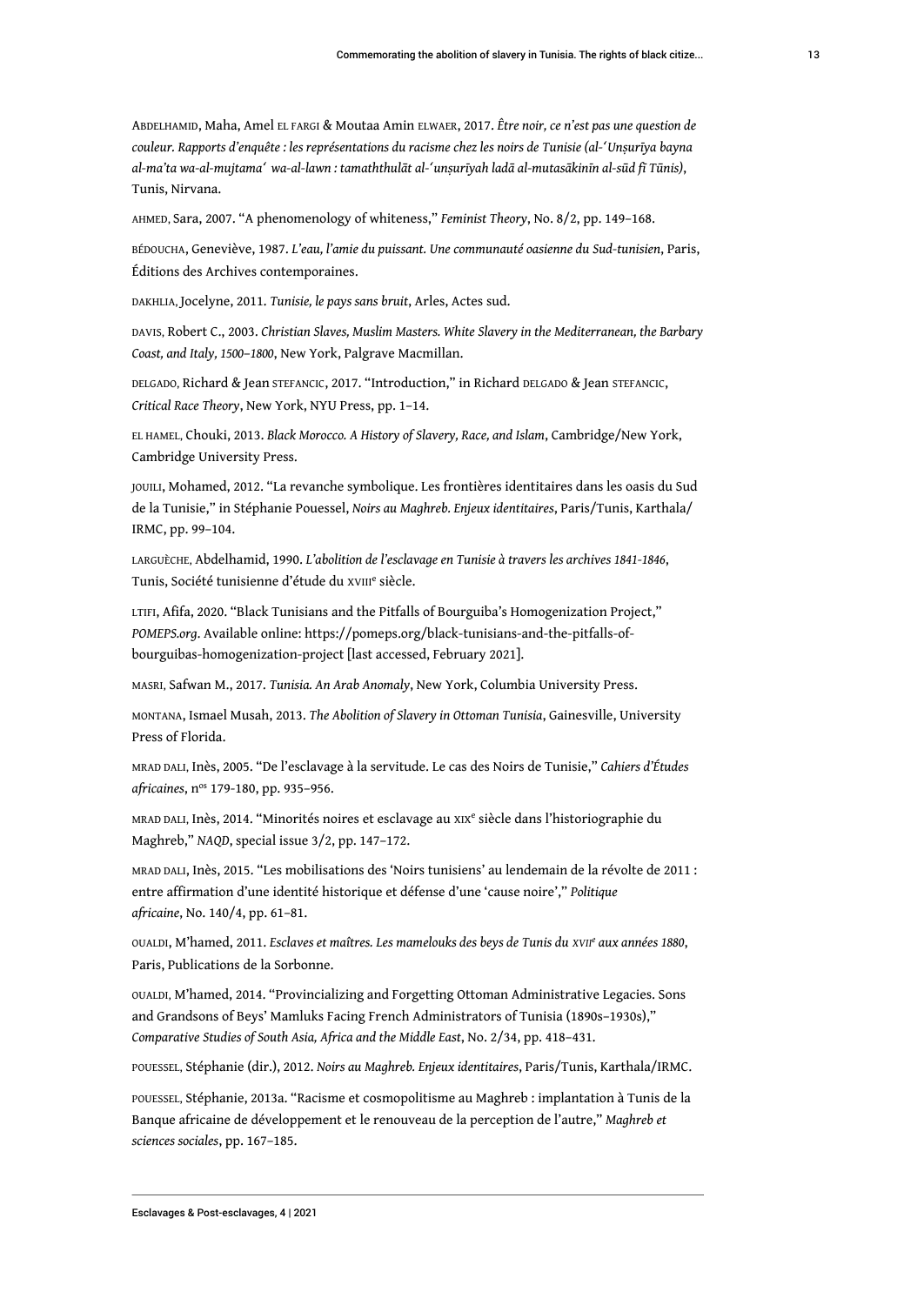POUESSEL, Stéphanie, 2013b. "L'islam au Nord. Jeux de frontières Afrique/Maghreb à partir des étudiants subsahariens en filière arabisante et islamique à Tunis," *Cahiers d'Études africaines*, No. 211/3, pp. 571–594.

POUESSEL, Stéphanie, 2016. "The Democratic Turn in Tunisia. Civic and Political Redefinition of Canons of Cultural Diversity," *Nationalism and Ethnic Politics*, No. 22/1, pp. 50–70.

SCAGLIONI, Marta, 2017. "I Wish I Did Not Understand Arabic! Living as a Black Migrant in Contemporary Tunisia," *Shadows of Slavery in West Africa and Beyond. A Historical Anthropology*, pp. 1–22.

SCAGLIONI, Marta, 2020. *Becoming the 'Abid. Lives and Social Origins in Southern Tunisia*, Milano, Ledizioni.

SEBAÏ, Nadia, 2007. *Mustapha Saheb Ettabaa. Un haut dignitaire beylical dans la Tunisie du XIX<sup>e</sup> siècle*, Carthage, Cartaginoiseries.

### **NOTES**

<span id="page-15-0"></span>**[1.](#page-3-0)** This information is reported on the Wikipedia page for Ismā'īl Qā'id al-Sabsī, although it should be noted that this source is not completely reliable on this point. The author(s) conflate in a single person at least two mamluks who bore the name of Ismā'īl, notably Ismā'īl Ṣāḥib al-Ṭābi 'or al-Sunnī, who are not of Sardinian origin.

<span id="page-15-1"></span>**[2.](#page-3-1)** My thanks to Jocelyne Dakhlia and Cécile Vidal, who brought this point to my attention.

<span id="page-15-2"></span>**[3.](#page-6-0)** [https://webdoc.france24.com/tunisia-slave-atig-name-society-family-name-change](https://webdoc.france24.com/tunisia-slave-atig-name-society-family-name-change-obstacles/chapitre-2.html)[obstacles/chapitre-2.html](https://webdoc.france24.com/tunisia-slave-atig-name-society-family-name-change-obstacles/chapitre-2.html) [last accessed, February 2021].

<span id="page-15-3"></span>**[4.](#page-6-1)** [https://www.youtube.com/watch?](https://www.youtube.com/watch?v=Lgel7UtnQhM&feature=share&fbclid=IwAR0cKfRBSzvRrE98aeUW9NVBDBadAVw79bcKh1tc5FxYAKdMNdelt7yYziU)

[v=Lgel7UtnQhM&feature=share&fbclid=IwAR0cKfRBSzvRrE98aeUW9NVBDBadAVw79bcKh1tc5FxYAKdMNdelt7yYziU](https://www.youtube.com/watch?v=Lgel7UtnQhM&feature=share&fbclid=IwAR0cKfRBSzvRrE98aeUW9NVBDBadAVw79bcKh1tc5FxYAKdMNdelt7yYziU)  [last accessed, February 2021].

<span id="page-15-4"></span>**[5.](#page-8-0)** 'November 20, 2013, the commemoration day of black consciousness in Brazil, will thus be taken up by certain activists, such as Saadia Mosbah as an example to be followed. Important bonds of friendship and collaboration will be forged, in particular within the framework of the World Social Forum in Tunis in 2013, and again, in 2015, between Tunisian associations and Brazilian or French associations, such as *Unegro*, *NegroNews* or the *Ausar* collective (United and Solidary Associations for Africa and its Renaissance)" (Mrad Dali 2015: 79; our translation).

<span id="page-15-5"></span>**[6.](#page-12-0)** [https://webdoc.france24.com/tunisia-slave-atig-name-society-family-name-change](https://webdoc.france24.com/tunisia-slave-atig-name-society-family-name-change-obstacles/chapitre-1.html)[obstacles/chapitre-1.html](https://webdoc.france24.com/tunisia-slave-atig-name-society-family-name-change-obstacles/chapitre-1.html) [last accessed, February 2021].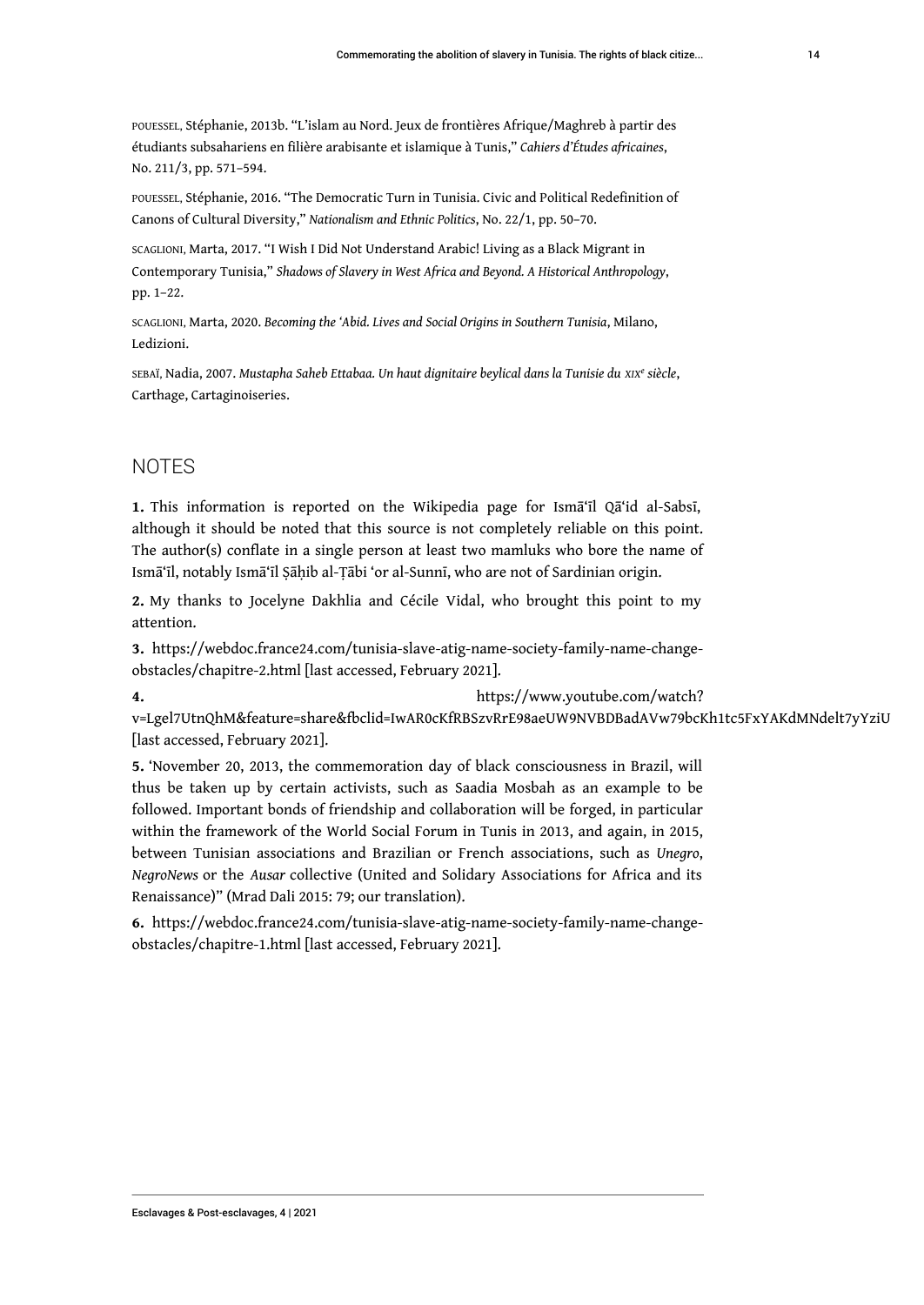### **ABSTRACTS**

This article contrasts a policy of commemoration of slavery in post-revolutionary Tunisia with the gradual and very slow history of the demise of slavery in this country since the beginning of the 19th century. It explores the choice of the Tunisian state to commemorate the abolition of slavery in Tunisia with reference to the promulgation of a decree enacted in 1846, and the way in which the end of West and East African slavery became central to civic memory in Tunisia.

The first part of the article is based on recent, innovative and stimulating scholarly research by Inès Mrad Dali, Séphanie Pouessel, Maha Abdelhamid and Marta Scaglioni on black communities in Tunisia. The second part relies on works on European captives and the Mamluks or Muslim slaves and servants of often Caucasian origin in the Maghreb.

The first section places the issue of the commemoration of slavery in the context of the emergence of civic claims from black activists in Tunisia since the 2011 Revolution. The profound transformations that black communities have undergone since decolonization in the 1950s have shaped these claims. Indeed, the categories of national belonging to a Tunisian civic community, and therefore the debates on collective memory and the historical representations of the nation, have become more decisive for these anti-racist activists than the narratives of local origins which aimed to explain or even legitimize the subordinate positions of these communities, especially in the south of the country.

The second section broadens the discussion to include Christian male and female captives and especially the cases of male and female slaves of Caucasian origin converted to Islam (Mamluks and Odalisques) in 19th-century Tunisia. This section shows that the descendants of European captives are less concerned with the commemoration of the abolition of slavery. Their role in the country's history is greater because of their contribution to the founding of the Tunisian nation and its state. The uneven integration of the descendants of slaves into Tunisian society, in addition to the separate relationship with the memory of slavery of these groups explain over a long period of time the presence today of the differential treatment of Tunisians on the basis of skin colour.

The article concludes with two observations: Tunisian anti-racist activists wanted to fight against racist discourses and categories. From this point of view, they succeeded in advancing their cause by giving official status to the commemoration of the abolition of 1846. Henceforth, the fundamental and difficult question of the unequal distribution of resources in post-revolutionary Tunisia remains to be asked.

Cet article confronte la politique de mémoire de l'esclavage dans la Tunisie post-révolutionnaire à une histoire graduelle, et très lente, de la fin des esclavages dans ce pays depuis le début du XIX<sup>e</sup> siècle. Il explore le choix de l'État tunisien de commémorer l'abolition de l'esclavage en Tunisie en référence à la promulgation d'un décret de 1846, et montre comment la fin de l'esclavage des Africains de l'Ouest et de l'Est est devenue un élément central dans la construction d'une mémoire civique.

Cet article s'appuie, dans une première partie, sur les travaux récents, novateurs et stimulants d'Inès Mrad Dali, Stéphanie Pouessel, Maha Abdelhamid et Marta Scaglioni sur les communautés noires de Tunisie. Il convoque, dans une seconde partie, d'autres travaux sur les captifs européens et sur les mamelouks ou esclaves et serviteurs musulmans au Maghreb, souvent d'origine caucasienne.

La première partie resitue la commémoration de l'esclavage dans le contexte de revendications civiques portées par des militant⋅e⋅s noir⋅e⋅s en Tunisie depuis la révolution de 2011. Les transformations profondes qu'ont connues les communautés noires depuis la décolonisation des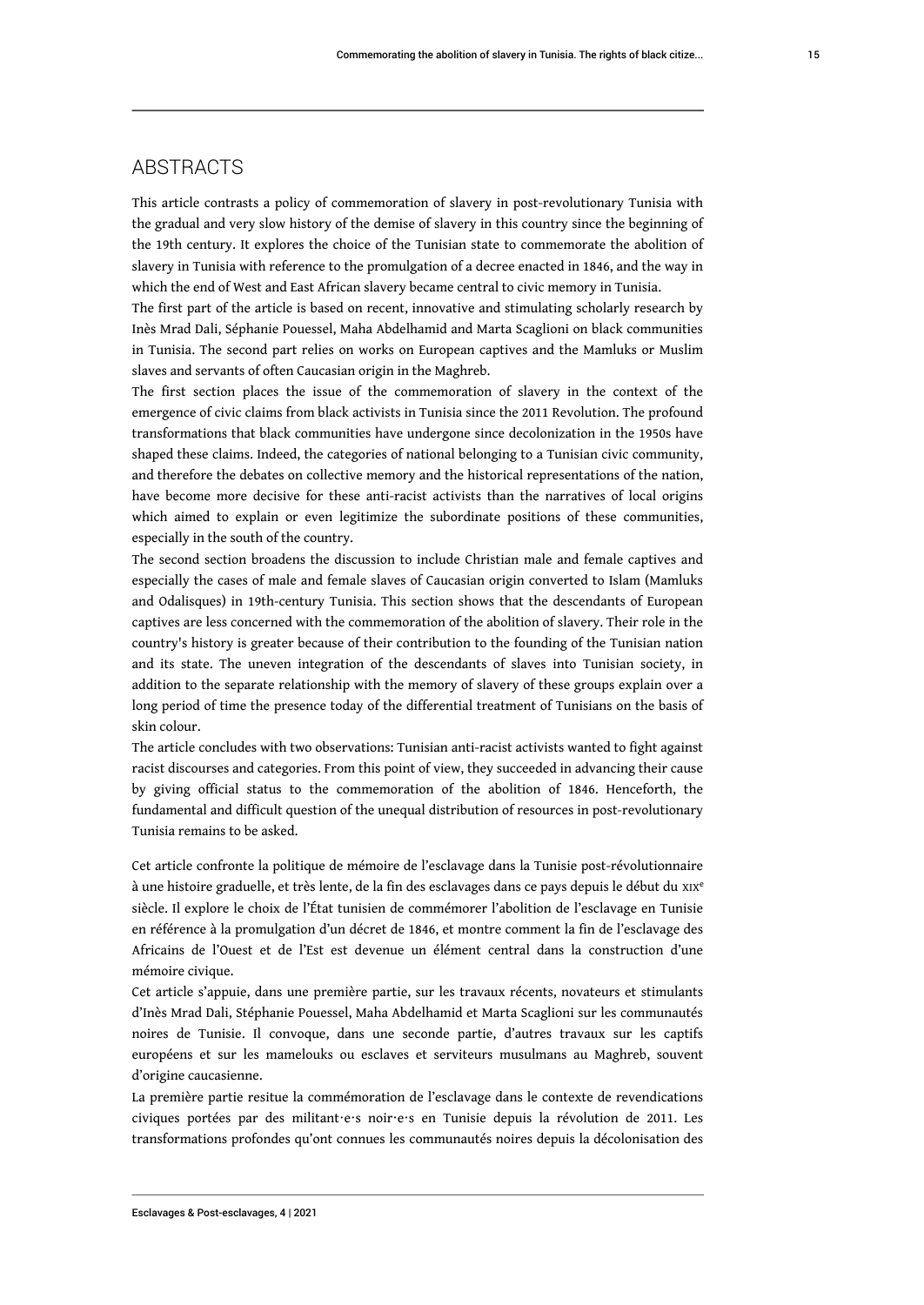années 1950 ont façonné ces revendications. En effet, pour ces militant⋅e⋅s anti-racistes, ce qui est devenu déterminant, plus que les récits locaux qui visaient à expliquer voire à légitimer les positions subalternes de ces communautés – en particulier dans le sud du pays –, ce sont les catégories nationales d'appartenance à une communauté civique tunisienne et, en conséquence, les débats sur la mémoire collective et les représentations historiques de la nation.

La seconde partie élargit la réflexion aux captives et captifs chrétiens et surtout aux esclaves, hommes et femmes, d'origine caucasienne convertis à l'islam (mamelouks et odalisques) dans la Tunisie du xıx<sup>e</sup> siècle. Cette partie montre que les descendants de captifs européens sont moins concernés par la commémoration d'une abolition de l'esclavage. Ils s'intègrent davantage à l'histoire du pays en fonction de leur contribution à l'édification d'une nation tunisienne et de son État. L'intégration plus que contrastée des descendants d'esclaves à la société tunisienne, et plus encore le rapport distinct de ces groupes à la mémoire de l'esclavage, confirment sur le temps long, le constat dressé aujourd'hui d'un traitement différencié des Tunisiens en fonction de leur couleur de peau.

L'article conclut sur deux constats : les militant⋅e⋅s anti-racistes tunisiens ont voulu lutter contre des discours et des catégorisations racistes. Ils ont réussi, de ce point de vue, à faire avancer leur cause en rendant officielle la commémoration de l'abolition de 1846. Ils ont désormais à poser la question fondamentale et ardue de la distribution inégalitaire des ressources dans la Tunisie post-révolutionnaire.

Este artículo confronta la política de memoria de la esclavitud, en el Túnez posrevolucionario, con una historia gradual y muy lenta del fin de las esclavitudes en este país desde el inicio del siglo XIX. Explora la elección del Estado tunecino de conmemorar la abolición de la esclavitud en Túnez en referencia a la promulgación de un decreto de 1846, y muestra cómo el fin de la esclavitud de los africanos del oeste y del este del continente se volvió un elemento central en la construcción de una memoria cívica.

La primera parte de este artículo se basa en los trabajos recientes, innovadores y estimulantes de Inès Mrad Dali, Stéphanie Pouessel, Maha Abdelhamid y Marta Scaglioni sobre las comunidades negras de Túnez. La segunda parte hace referencia a otros trabajos sobre los cautivos europeos y sobre los mamelucos o esclavos y servidores musulmanes en Magreb, con frecuencia de origen caucásico.

La primera parte restituye la conmemoración de la esclavitud en el contexto de las reivindicaciones cívicas llevadas a cabo por militantes negros en Túnez desde la revolución de 2011. Las transformaciones profundas que conocieron las comunidades negras desde la descolonización de los años 1950 dieron forma a estas reivindicaciones. En efecto, para estos militantes antirracistas, más determinantes aún que los relatos locales que apuntaban a explicar e incluso a legitimar las posiciones subalternas de estas comunidades –en particular en el sur del país–, fueron las categorías nacionales de pertenencia a una comunidad cívica tunecina y, en consecuencia, los debates sobre la memoria colectiva y las representaciones históricas de la nación.

La segunda parte extiende la reflexión a las cautivas y a los cautivos cristianos, y sobre todo a los esclavos, hombres y mujeres, de origen caucásico convertidos al islam (mamelucos y odaliscas) en el Túnez del siglo XIX. Esta parte muestra que los descendientes de los cautivos europeos se sienten menos implicados por la conmemoración de la abolición de la esclavitud. Se integran en mayor medida a la historia del país en función de su contribución a la construcción de una nación tunecina y de su Estado. La integración, con muchos contrastes, de los descendientes de esclavos en la sociedad tunecina, y más aún la relación diferente de estos grupos con la memoria de la esclavitud confirman, en la larga duración, la constatación que se hace hoy de un tratamiento diferenciado de los tunecinos en función del color de piel.

El artículo concluye con dos constataciones: los militantes antirracistas tunecinos quisieron